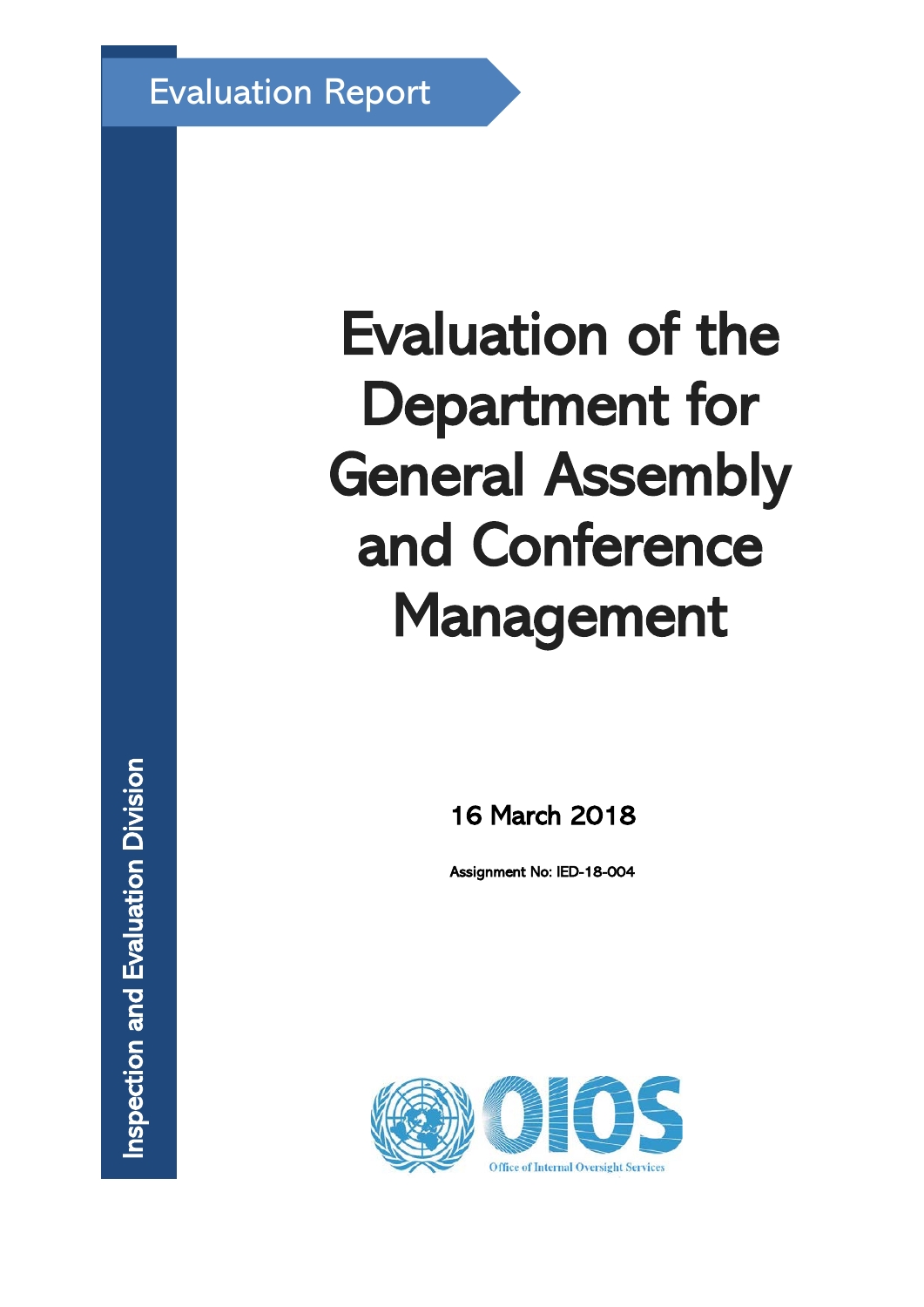#### **INSPECTION AND EVALUATION DIVISION**

FUNCTION "*The Office shall evaluate the efficiency and effectiveness of the implementation of the programmes and legislative mandates of the Organization. It shall conduct programme evaluations with the purpose of establishing analytical and critical evaluations of the implementation of programmes and legislative mandates, examining whether changes therein require review of the methods of delivery, the continued relevance of administrative procedures and whether the activities correspond to the mandates as they may be reflected in the approved budgets and the medium-term plan of the Organization;" (General Assembly [Resolution 48/218 B\)](http://doc.un.org/DocBox/docbox.nsf/GetAll?OpenAgent&DS=A/RES/48/218B).* **Project team members include:** ROBERT MCCOUCH, CHIEF OF SECTION EMILY HAMPTON-MANLEY, TEAM LEADER MARIA SINGER, TEAM MEMBER NICHOLAS KOWBEL, TEAM MEMBER **CONTACT** INFORMATION OIOS-IED Contact Information: phone: +1 212-963-8148; fax: +1 212-963-1211; email: jed@un.org **ROBERT MCCOUCH, CHIEF OF SECTION** Tel: +1 212-963-4287, Fax: +1 212-963-1211 e-mail: mccouch@un.org **(EDDIE) YEE WOO GUO, DIRECTOR**  Tel: +1 917-367-3674, Fax: +1 212-963-1211 e-mail: guoy@un.org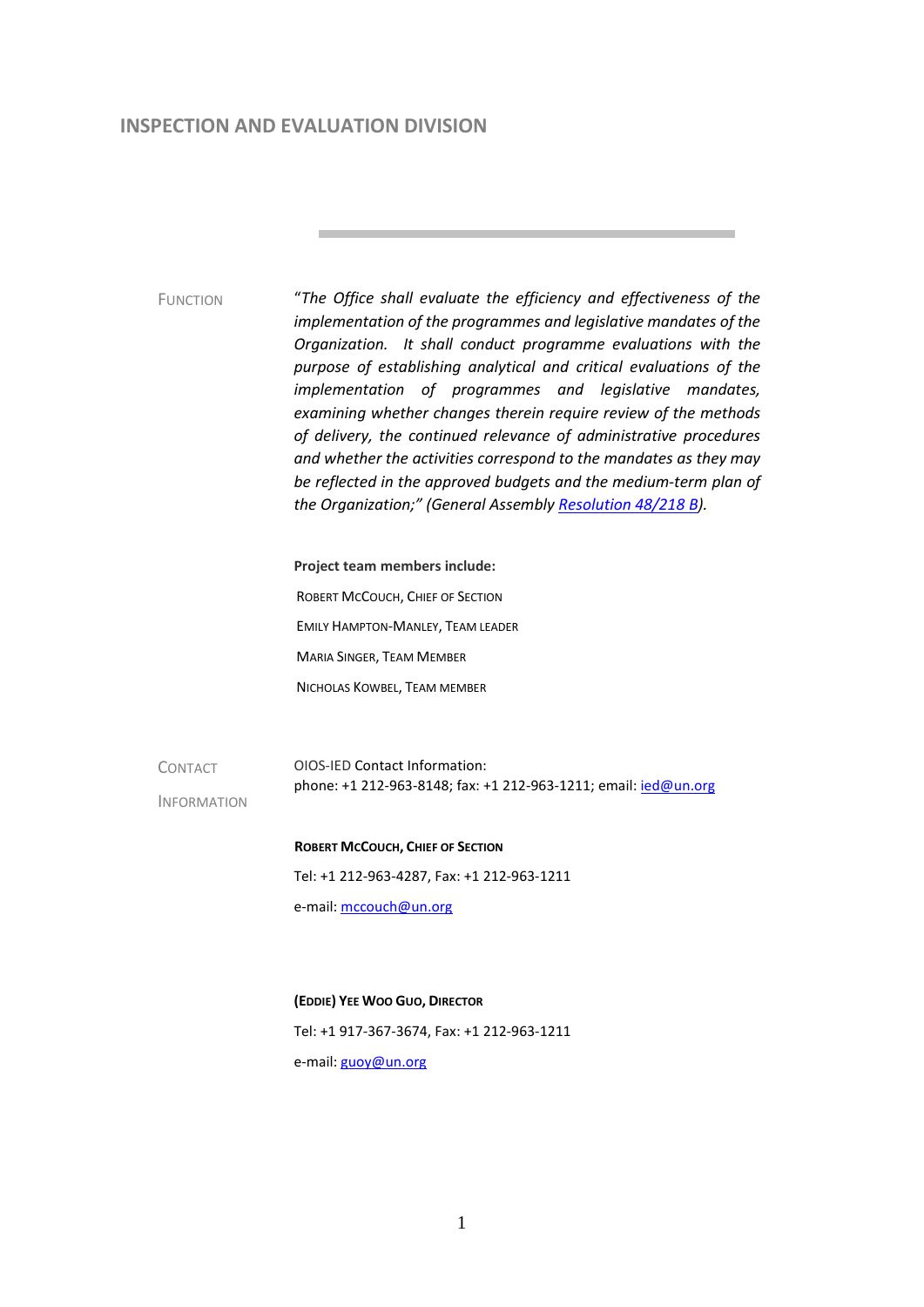#### **Summary**

The Department for General Assembly and Conference Management (DGACM) provides the physical and deliberative framework" $1$  for the numerous meetings of the General Assembly, Economic and Social Council (ECOSOC), and Security Council, and their committees and subsidiary organs, along with a number of ad hoc intergovernmental bodies, special conferences, expert bodies and meetings of Member States held at United Nations Headquarters (UNHQ) in New York and at the United Nations offices at Geneva (UNOG), Nairobi (UNON) and Vienna (UNOV). The Department is headquartered at UNHQ, with conference-servicing entities at UNOG, UNON and UNOV. It also supports meetings away from headquarters.

This evaluation focused on the DGACM planning system for implementing its programme of work from 2014-2017. The evaluation questions covered the following areas:

- **Relevance:** Extent to which the planning system was aligned with client needs;
- **Effectiveness:** Extent to which the planning system facilitated the timely, effective, efficient delivery of the Department's work;
- **Efficiency:** Extent to which DGACM successfully harnessed its financial, human and material resources devoted to planning; and
- **Cross-cutting issues:** Extent to which DGACM managed key factors affecting its planning system, as well as cross-cutting issues of gender and Sustainable Development Goals (SDGs).

During the period evaluated, DGACM experienced growing demand for conference services and declining budgets, a trend that reinforced the need for a robust planning system. The DGACM planning system in effect consisted of multiple systems in order to meet the distinct needs of its various workstreams and locations. Harmonization of these systems was inadequate, however, both within and across duty stations, particularly in the information technology applications supporting documentation management.

Despite a suboptimal level of harmonization, coupled with declining resources and increasing demands, each duty station delivered its programme of work effectively. If budget and demand trends persist in line with historical trends, however, DGACM will likely face a service delivery risk in the next two biennia.

Since the last evaluation of DGACM by the Inspection and Evaluation Division of the Office of Internal Oversight Services (OIOS-IED) in 2009, the Department was working to address the external as well as internal factors affecting the successful implementation of its programme of work. Planning improvements constituted a critical aspect of these efforts. Effective management of external factors was elusive, however, as resolution to the most significant and persistent challenges required Member State guidance.

<span id="page-2-0"></span><sup>1</sup> <http://www.un.org/depts/DGACM/functions.shtml>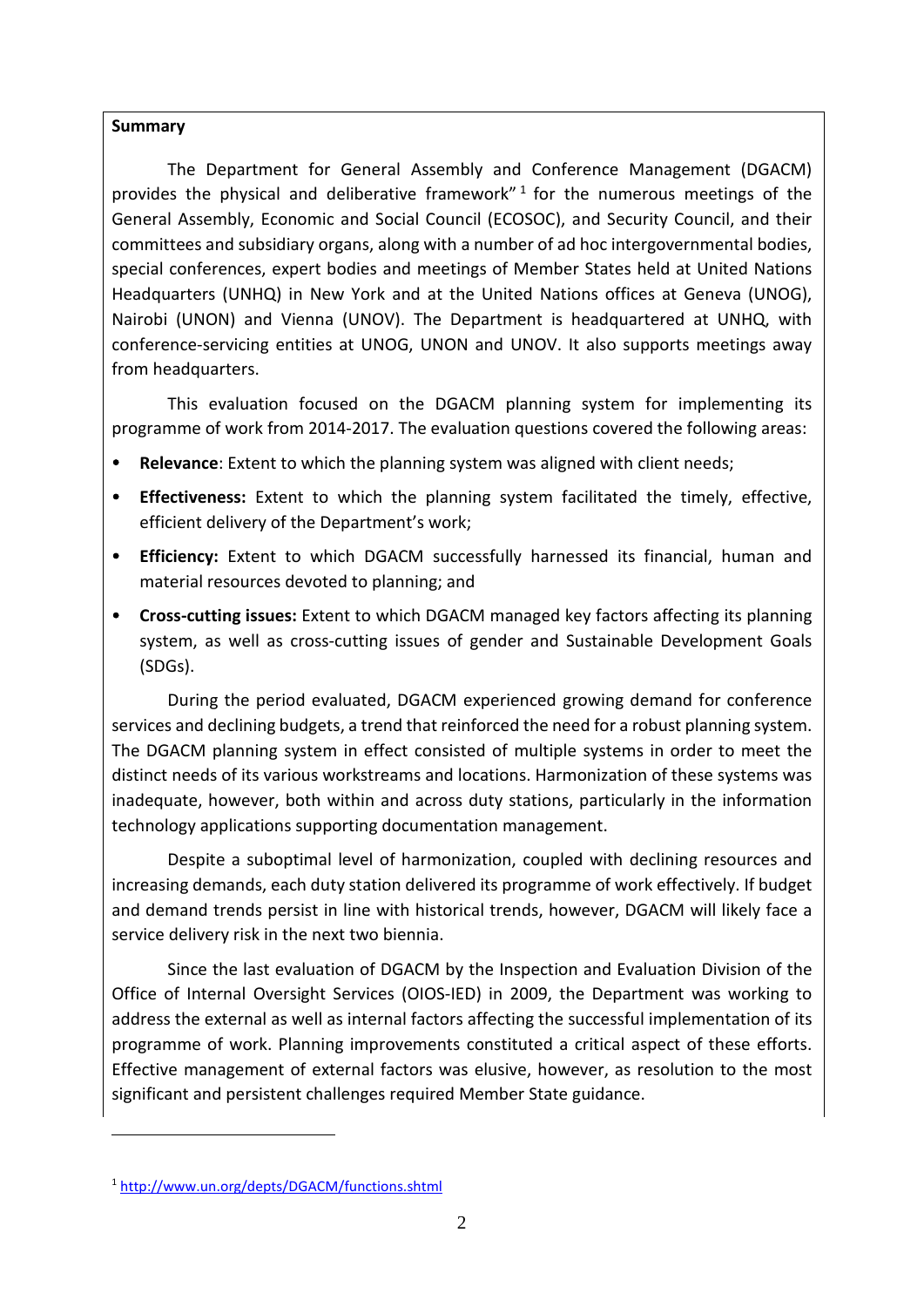DGACM made progress on cross-cutting issues, implementing a strong gender policy and undertaking actions to support the SDGs. However, it has not yet identified its departmental approach to the SDGs or how it will measure contribution to them.

OIOS-IED made four important recommendations, namely that DGACM:

- enhance and harmonize its IT applications;
- strengthen its monitoring and evaluation;
- address external factors affecting its ability to plan, along with proposed solutions, to the Committee on Conferences for its consideration; and
- articulate and implement a plan for actively and concretely supporting the Sustainable Development Goals and 2030 Agenda.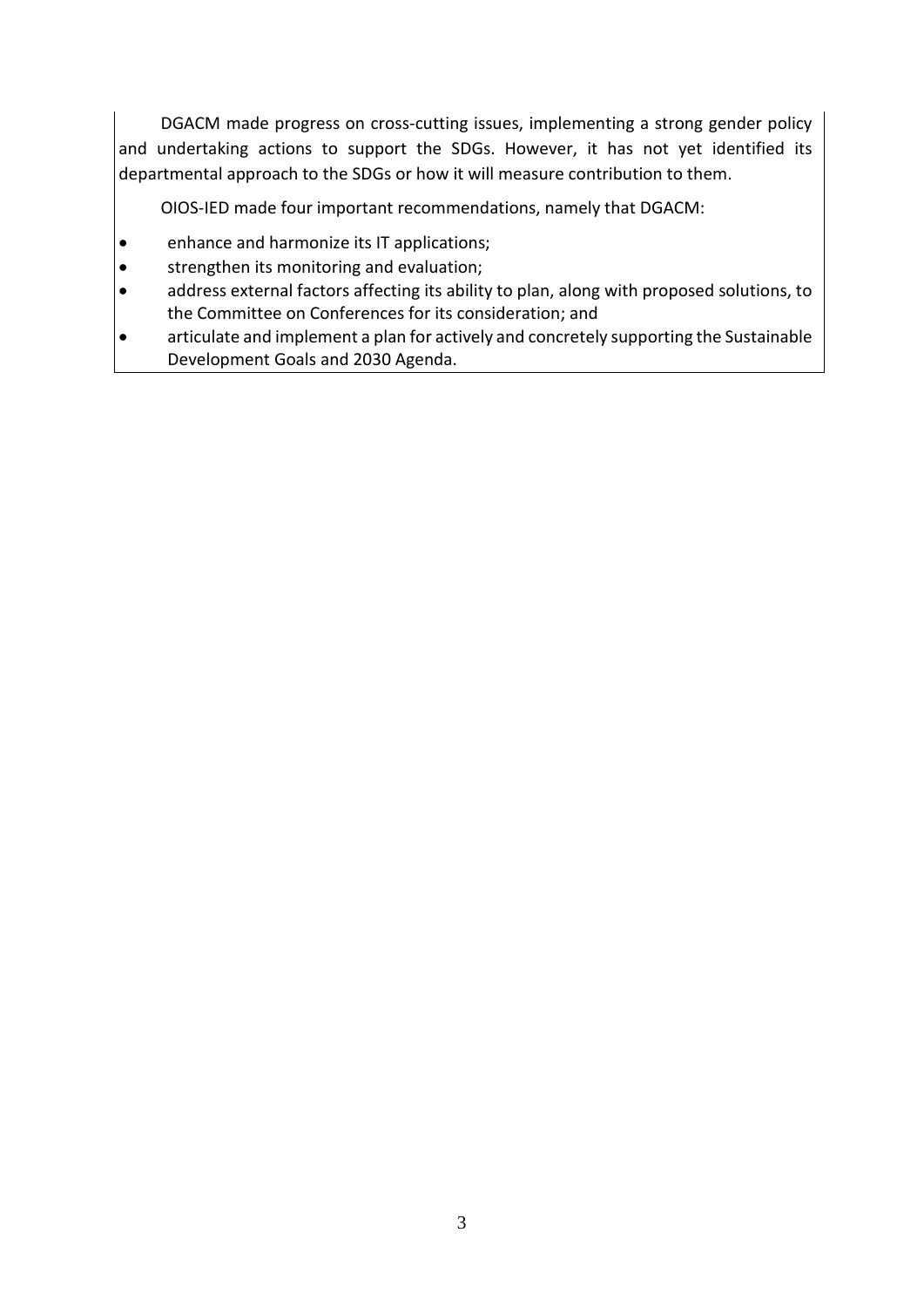# **Table of Contents**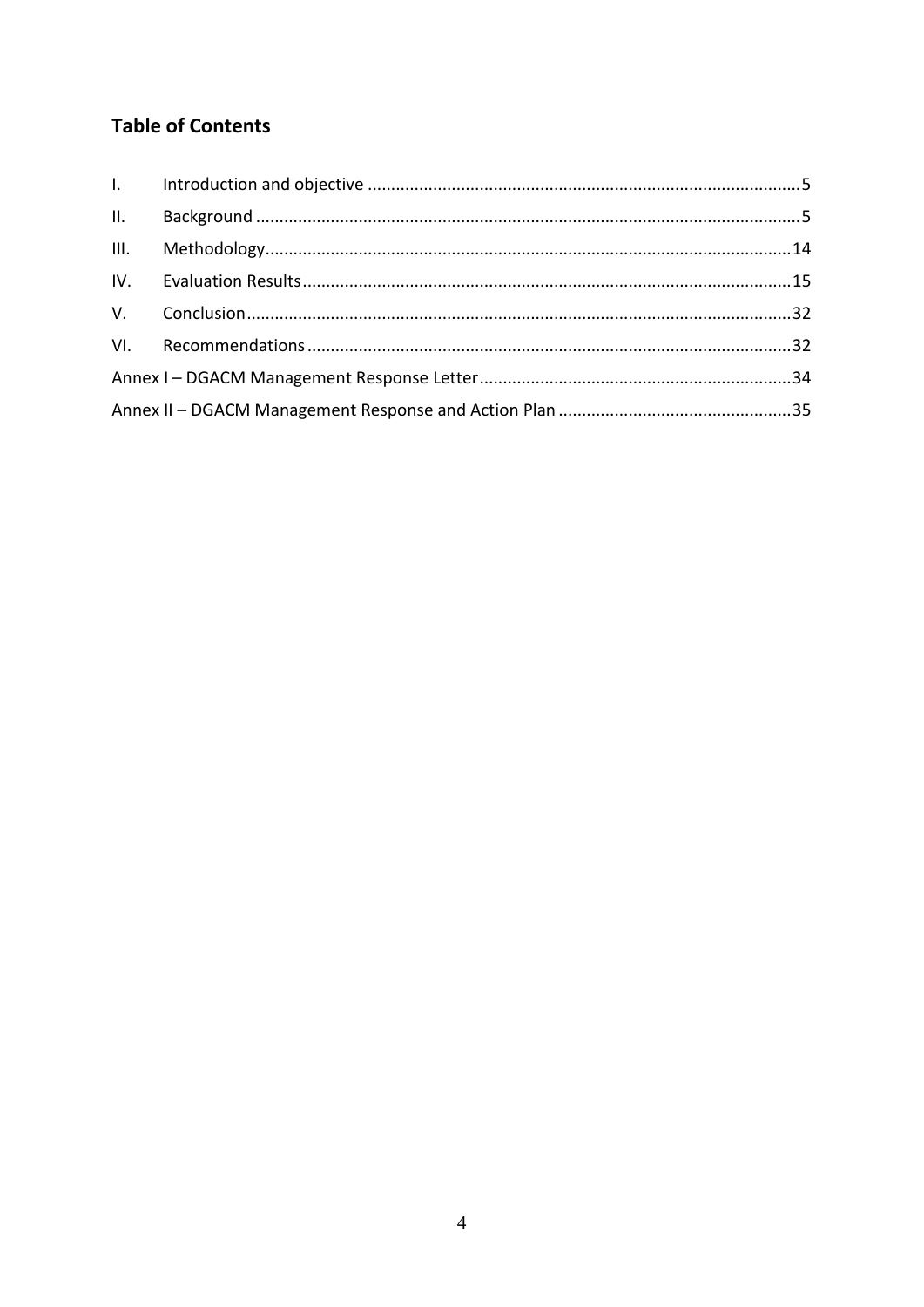## <span id="page-5-0"></span>**I. Introduction and objective**

1. The Inspection and Evaluation Division of the Office of Internal Oversight Services (OIOS-IED) identified the Department for General Assembly and Conference Management (DGACM) for evaluation based on a risk assessment to identify Secretariat programme evaluation priorities for 2017-2018. The Committee for Programme and Coordination selected this evaluation for consideration at it 59<sup>th</sup> session, to be held in June 2019. The General Assembly endorsed the selection in its resolution 72/9.

2. The general frame of reference for OIOS is in General Assembly resolutions 48/218B, 54/244, 59/272, as well as ST/SGB/273, which authorize OIOS to initiate, carry out and report on any action it considers necessary to fulfil its responsibilities. OIOS evaluation is provided in the Regulations and Rules Governing Programme Planning, Aspects of the Budget, the Monitoring of Implementation and the Methods of Evaluation.<sup>[2](#page-5-2)</sup>

3. This evaluation's overall objective was to determine, as systematically and objectively as possible, the relevance, effectiveness and efficiency of the DGACM planning system for implementing its programme of work from 2014-2017. The evaluation topic emerged from a programme-level risk assessment described in the evaluation inception paper produced at the outset of the evaluation. $3$  The evaluation was conducted in conformity with norms and standards for evaluation in the United Nations System.[4](#page-5-4)

4. DGACM management comments were sought on the draft report and taken into account in the final report. The DGACM response is included in the annex.

## <span id="page-5-1"></span>**II. Background**

-

#### *Mandate, role and stakeholders*

[5](#page-5-5). DGACM provides the physical and deliberative framework"<sup>5</sup> for the numerous meetings held by the General Assembly, the Economic and Social Council (ECOSOC), the Security Council and their committees and subsidiary organs, a number of ad hoc intergovernmental bodies, special conferences, expert bodies and meetings of Member States held at United Nations Headquarters (UNHQ) in New York and at the United Nations offices at Geneva (UNOG), Nairobi (UNON) and Vienna (UNOV). The Department is headquartered at UNHQ, and maintains additional conference-servicing entities at UNOG, UNON and UNOV.<sup>[6](#page-5-6)</sup> It also supports "meetings held away from headquarters" (i.e., away from these four duty stations) that are mandated by the General Assembly.

<span id="page-5-2"></span><sup>2</sup> [ST/SGB/2016/6,](https://hr.un.org/handbook/source/secretary-general%27s-bulletins/date) p. 16, Regulation 7.1

<span id="page-5-3"></span><sup>3</sup> IED-17-004, OIOS-IED Inception Paper: Evaluation of DGACM, 14 June 2017

<span id="page-5-4"></span><sup>4</sup> United Nations Evaluation Group (UNEG), 2005

<span id="page-5-5"></span><sup>5</sup> See<http://www.un.org/depts/DGACM/functions.shtml> for further information.

<span id="page-5-6"></span><sup>&</sup>lt;sup>6</sup> As per A/RES/57/283 B para 7, DGACM is responsible for policy implementation, formulation of standards and guidelines, oversight and coordination of conference services, and overall management of resources under the relevant budget section, while UNOG, UNOV and UNON remain responsible and accountable for day-to-day operational activities.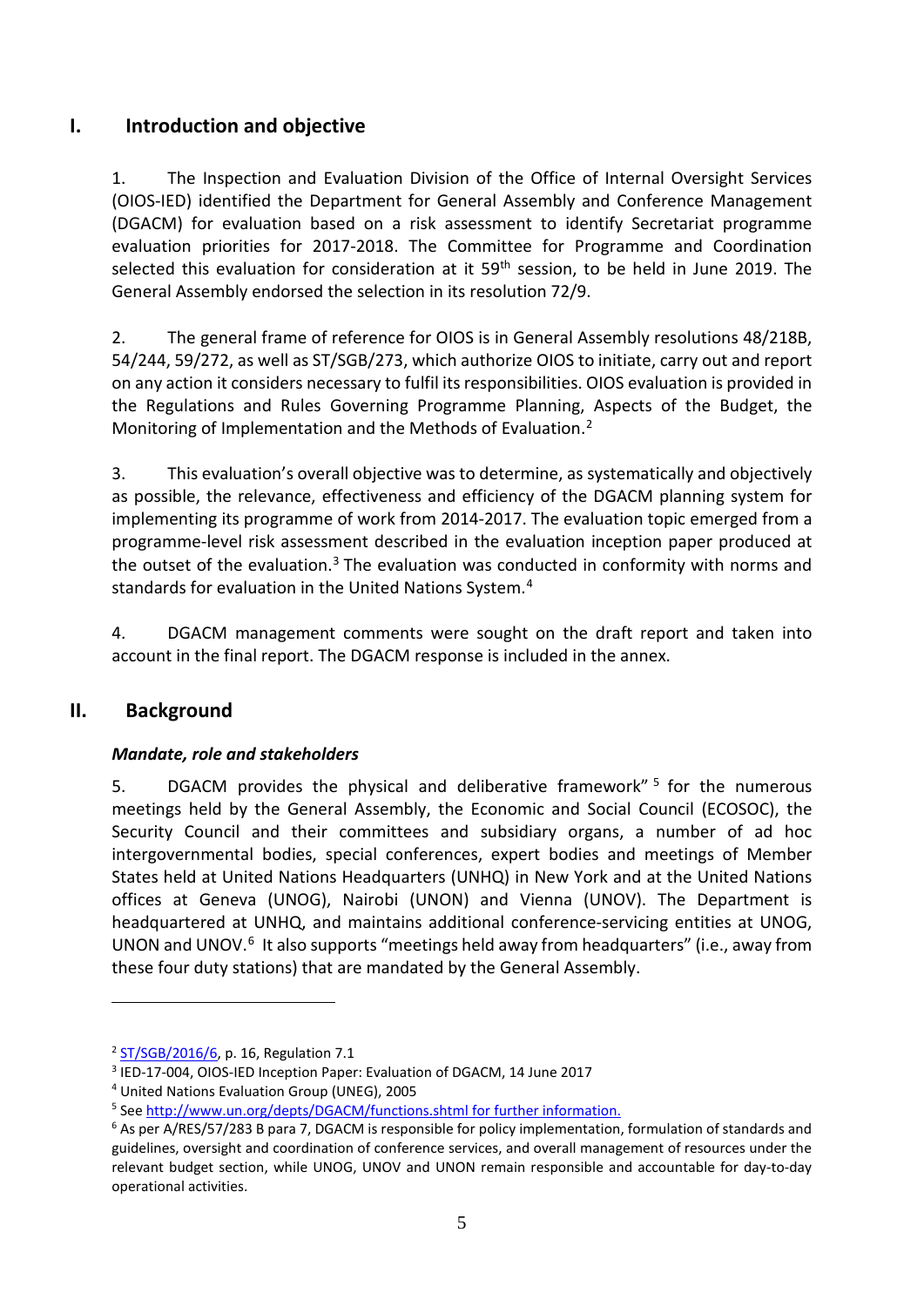6. The Department's stated purpose is to "facilitate and enhance dialogue and cooperation among Member States and, by doing so, to contribute to the realization of the objectives of the United Nations and the Sustainable Development Goals."[7](#page-6-0) Mandates for its programme of work are contained in the rules of procedure of the principal organs of the United Nations.[8](#page-6-1)Other mandates are stipulated by resolutions of the General Assembly and ECOSOC, in particular those regarding the revitalization of the General Assembly, strengthening of ECOSOC, integrated global management (IGM), <sup>[9](#page-6-2)</sup>the pattern of conferences, and multilingualism.[10](#page-6-3)

7. Overall intergovernmental direction concerning the organization and servicing of meetings is provided by the General Assembly on the advice of its Committee on Conferences (COC), in accordance with General Assembly resolution 43/222B.[11](#page-6-4) The COC meets annually, with DGACM providing an annual Pattern of Conferences (POC) report for consideration at this session and seeking COC guidance and direction.

8. The DGACM strategy is articulated in the Strategic Framework for 2018-2019.<sup>12</sup> The Department encompasses four subprogrammes, the objectives of which are summarized in Figure 1.

|                                  | Subprogramme                                                   | <b>Focus of Work</b>                                                                                                                                                                                                                                  |
|----------------------------------|----------------------------------------------------------------|-------------------------------------------------------------------------------------------------------------------------------------------------------------------------------------------------------------------------------------------------------|
| <b>UNHQ Only</b>                 | 1: General Assembly and Economic<br>and Social Council Affairs | Provide substantive conference<br>management support to<br>intergovernmental bodies to ensure<br>procedurally correct meetings as well<br>as substantive analytical support and<br>advice                                                             |
| UNHQ, UNOG, UNON,<br><b>UNOV</b> | 2: Planning and coordination of<br>conference services         | Overall planning and coordination<br>role of conference services in<br>coordination with subprogrammes 3<br>and 4 based on the implementation of<br>IGM across duty stations and an<br>analysis of conference service needs<br>to optimize resources. |
|                                  | 3: Documentation services                                      | Delivery of high-quality documents in<br>a timely and cost-effective manner as<br>mandated by the General Assembly.                                                                                                                                   |
|                                  | 4: Meetings and publishing services                            | Provision of interpretation, desktop<br>publishing, printing and distribution<br>and meeting services.                                                                                                                                                |

**Figure 1: DGACM subprogramme objectives and focus of work**

*Source: OIOS-IED summary of A/71/6 (Prog. 1)*

<span id="page-6-0"></span><sup>7</sup> <http://www.un.org/depts/DGACM/index.shtml>

<span id="page-6-1"></span><sup>8</sup> A/71/6 (Prog.1), para 1.2

<span id="page-6-2"></span><sup>&</sup>lt;sup>9</sup> An integrated and global approach to the management of conference services across the duty stations, focusing on: streamlining and optimizing operations; sharing resources and workload; and economies of scale. <sup>10</sup> See, respectively: A/RES/69/32; A/RES/61/16 and A/RES/68/1; A/RES/56/253; A/RES/69/324.

<span id="page-6-4"></span><span id="page-6-3"></span><sup>11</sup> Se[e http://coc.dgacm.org/](http://coc.dgacm.org/)

<span id="page-6-5"></span><sup>12</sup> A/71/6/Rev. 1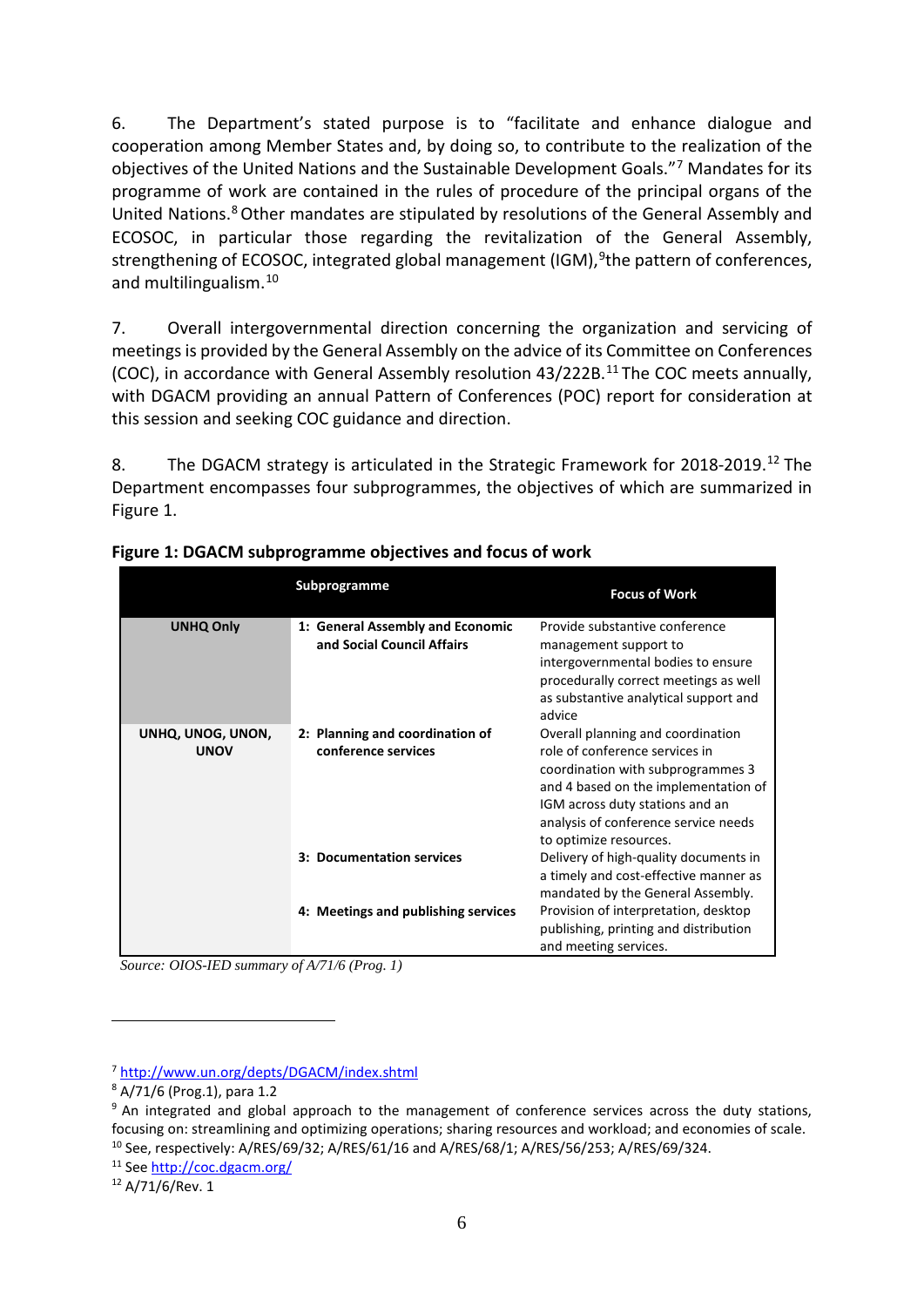### *Resources and workload*

9. The DGACM budget is subsumed under Part I for overall policymaking, direction and coordination of the United Nations Secretariat programme budget. DGACM received 13.79 per cent of the regular budget (RB) of the United Nations Secretariat.<sup>13</sup> The majority of the DGACM budget (i.e., 94.1 per cent in 2018-2019) was funded from the RB. Figure 2 presents DGACM budget appropriations from 2010-2017 and there has been a steady reduction in the Department's biennial budget appropriations, with decreases of 3.6 per cent in 2012-2013, 4.1 per cent in 2014-2015, 10.4 per cent in 2016-2017 and 1.67 per cent in 2018-2019. [14](#page-7-1)



**Figure 2: DGACM regular and extrabudgetary resources, 2010-2011 to 2018-2019** 

*Source: OIOS-IED compilation of DGACM data*

*Note: 2018-2019 figures are approved estimates, 2016-2017 are initial appropriations, and earlier are actual expenditures*

10. UNHQ and UNOG operations are largest, together representing approximately 84.1 per cent of the Department's budget appropriation. UNOV and UNON constitute 7.0 and 3.1 per cent of the budget, respectively.<sup>[15](#page-7-2)</sup> Figure 3 provides an overview of post resources at each duty station from 2010-2019.

<span id="page-7-0"></span><sup>&</sup>lt;sup>13</sup> See A/72/6 (Introduction), Table 2, page 16 presents resource estimates by budget part.

<span id="page-7-1"></span><sup>14</sup> A/72/116, Figure II

<span id="page-7-2"></span><sup>&</sup>lt;sup>15</sup> A/72/6 (Sect. 2), Table 2.5, 4.7 per cent of the DGACM budget is for programme support costs.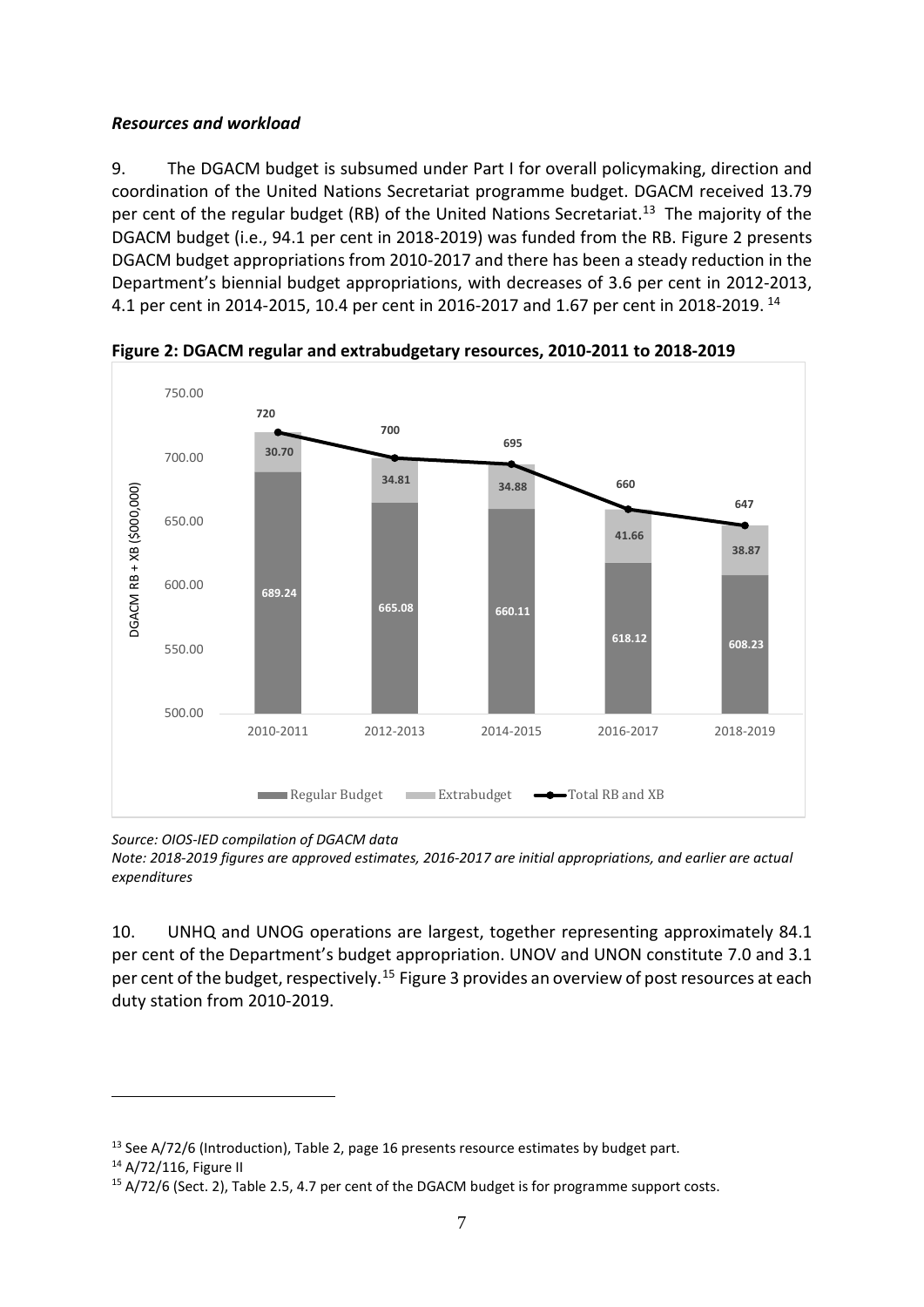|                | <b>Number of Posts</b> |            |           |           |           |           |           |           |           |           |  |
|----------------|------------------------|------------|-----------|-----------|-----------|-----------|-----------|-----------|-----------|-----------|--|
| <b>Duty</b>    | 2010-2011              |            | 2012-2013 |           | 2014-2015 |           | 2016-2017 |           | 2018-2019 |           |  |
| <b>Station</b> | <b>RB</b>              | <b>XB</b>  | <b>RB</b> | <b>XB</b> | <b>RB</b> | <b>XB</b> | <b>RB</b> | <b>XB</b> | <b>RB</b> | <b>XB</b> |  |
| <b>UNHQ</b>    | 1,147                  | 11         | 1,106     | 11        | 1,008     | 11        | 968       | 11        | 939       | 11        |  |
| <b>UNOG</b>    | 679                    | 6          | 625       | 5         | 625       |           | 603       | 0         | 589       |           |  |
| UNOV*          |                        | 176<br>174 |           |           | 175       |           | 170       |           | 177       |           |  |
| <b>UNON</b>    | 67                     | 69         | 67        | 79        | 67        | 79        | 66        | 73        | 64        | 76        |  |
| <b>TOTAL</b>   | 2,155                  |            | 2,067     |           | 1,967     |           | 1,891     |           | 1,856     |           |  |

#### **Figure 3: Distribution of DGACM post resources, 2010-2019**

*Source: OIOS-IED compilation of information in A/62/6, A/64/6, A/66/6, A/68/6, A/70/6, A/72/6 (all Sect. 2) \* UNOV figures represent gross budget, including reimbursements from Vienna-based clients. Budget fascicles do not provide information on RB-/XB-resourced posts.*

#### *Leadership*

11. The Under-Secretary-General (USG) and Assistant Secretary-General (ASG) of DGACM are located at UNHQ. Conference-servicing entities at UNOG, UNOV and UNON are accountable to their respective Directors-General (DGs) for the implementation of policies and standards established by the USG/DGACM.<sup>[16](#page-8-0)</sup>

#### *Operating context*

<u>.</u>

12. Whereas the DGACM budget has declined (see Figure 2), demand for DGACM services grew from 2011 to 2016. Figure 4 illustrates this trend.

<span id="page-8-0"></span><sup>16</sup> See ST/SGBs 2009/3 (UNON), 2004/5 (UNOV), 2000/4 (UNOG); aide-mémoire between USG/DGACM and the DGs of UNOG, UNON and UNOV, September 2017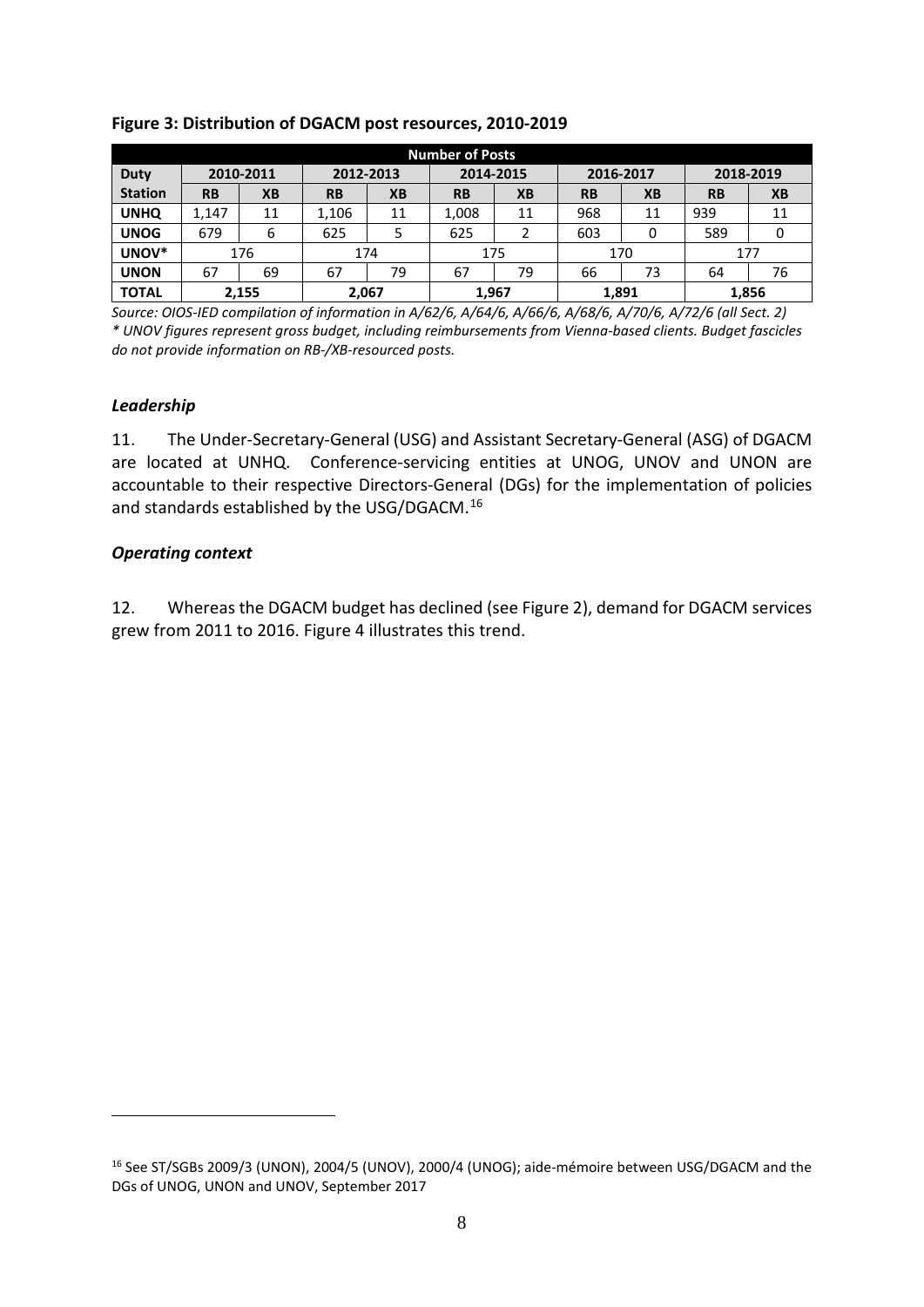

## **Figure 4: Number of meetings (calendar and non-calendar), including year-on-year changes, 2011-2017**

*Source: Conference Management Report 2016, and 2017 data provided by DGACM*

13. Since the last OIOS-IED evaluation of DGACM, in 2009,<sup>[17](#page-9-0)</sup> the Department focused on enhancing its IGM efforts and adapting information technology (IT) applications to improve efficiency and effectiveness. In 2015, DGACM established a Steering Group, chaired by the ASG, to improve implementation of IGM in three areas: leveraging IT tools, developing comparable indicators across duty stations, and streamlining and improving interpretation use.<sup>[18](#page-9-1)</sup> These efforts continued in 2017 with the Special Coordination Meeting of United Nations Conference Managers,<sup>[19](#page-9-2)</sup> with further consensus on roles of DGACM and the offices away from headquarters, key performance indicators, IT tools, and self-evaluation. DGACM also developed IT applications to address various aspects of conference services. Some are global platforms, while others are used at one or two duty stations. Figure 5 summarizes most of the key IT applications and their purpose.

<span id="page-9-0"></span><sup>&</sup>lt;sup>17</sup> A/64/166, Report of OIOS: Evaluation of the integrated global management initiative of DGACM

<span id="page-9-1"></span><sup>18</sup> Coordination Committee Meeting Reports 2015 (see para 20) and 2016 (see para 142)

<span id="page-9-2"></span><sup>19</sup> 13-14 September 2017 at UNHQ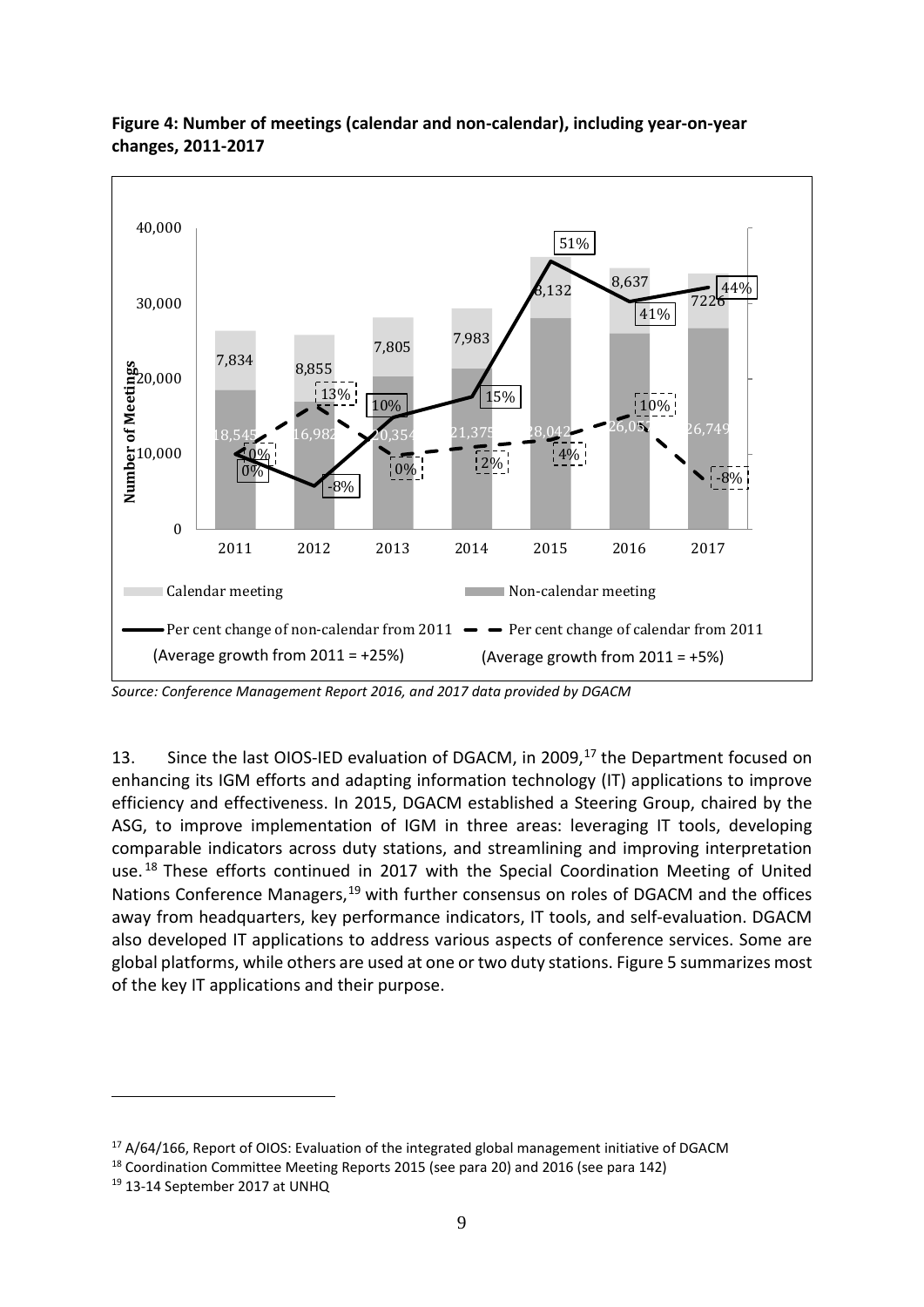#### **Figure 5: DGACM conference services IT applications, by workstream**

**MEETINGS MANAGEMENT WORKSTREAM**



**gText** a global platform that provides staff and contractual translators with a complete and uniform suite of language-based tools as well as seamless access to background information necessary for quality translation

**UNTERM** a terminology portal of UN terms

**eLUNa** a translation interface developed for the translation of UN documents providing access to previously translated documents, terminology records and machine translation systems

**PaperSmart, ePublishing and ODS** provide access to documents, statements and meeting-related information electronically.

#### **MONITORING AND EVALUATION CONFERENCE DATA**

further data harmonization is underway<br>. **gData** a reporting application using conference service data from all duty stations; not yet operational, as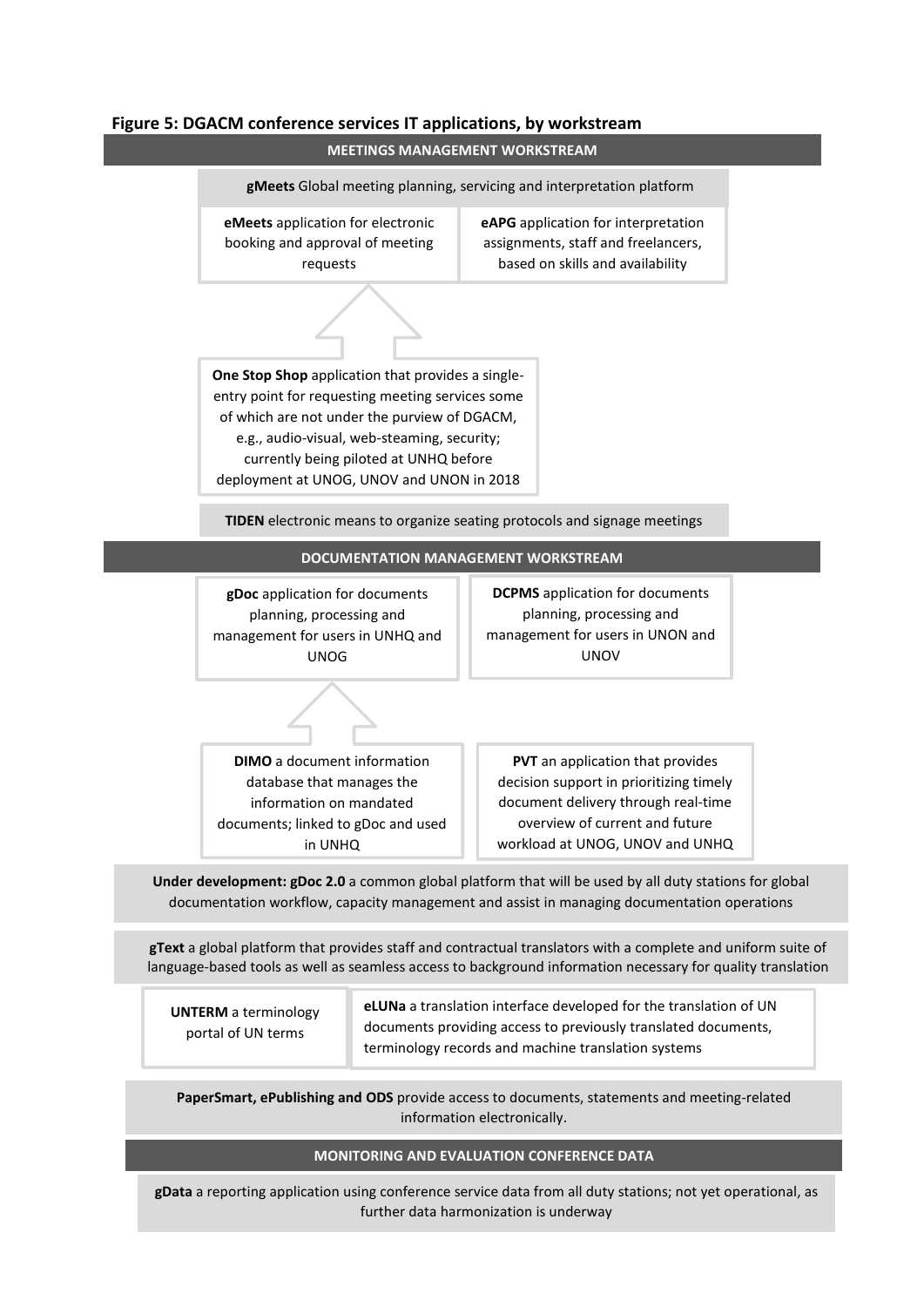#### *Planning system*

-

14. The DGACM planning system refers to documentation, processes and information technology (IT) applications which together help the Department (a) manage its planned programme of work, and (b) respond to and manage any unforeseen contingencies that occur, whether these arise through unplanned demands (e.g., meetings, documents), changes in overall resources, or changes in its operating assumptions about specific work flows and resources (e.g., surrounding individual staff or space availability, late submission of documents, and other assumptions). The ultimate purpose of this system is to help the Department implement its programme of work in the most timely, effective and efficient way possible.

15. Using this definition, OIOS-IED mapped the elements of the DGACM planning system. Figure 6 depicts, in simplified and abbreviated form  $20$ , its understanding of DGACM workstreams, the numerous planning elements that influence these workstreams, and the end results these workstreams aim to accomplish with the aid of planning.<sup>[21](#page-11-1)</sup> The two overarching workstreams are:

- a) **meetings management services**, denoted by the label WS1, which comprises outputs and activities related to meeting space allocation and interpretation services associated with the servicing of meetings; and
- b) **documentation management services**, denoted by the label WS2, which comprises outputs and activities associated with the production of documents before and during these meetings, both in the source language (e.g., editing, formatting) and any destination languages (e.g., translation, revision).

16. The broad milestones within these workstreams are illustrated by the two horizontal bands of activities proceeding from left to right in the centre of the diagram[22](#page-11-2), culminating at the far right in the end results jointly targeted by both workstreams. The planning elements intended to help effectively and efficiently deliver these two workstreams at various phases are depicted by the two clusters of boxes emanating vertically from top and bottom, labelled PE1 and PE2, respectively. These two sources of influence include the various documents, processes, and information technology systems described in para 14. Label PE3 depicts a third planning element: central planning and coordination, which facilitates on-going interaction between the two workstreams within duty stations and work sharing across the duty stations.

<span id="page-11-0"></span> $20$  For readability and brevity, OIOS-IED collapsed subprogrammes 2 and 4 into the conference-management services workstream in Figure 5 and reconfigured subprogramme 3 as the documentation-management workstream for greater parity of terms. Similarly, subprogramme 1, being a client- and location-specific subprogramme, is subsumed under both workstreams as its outputs and activities are the same as in the other two subprogrammes.

<span id="page-11-1"></span><sup>&</sup>lt;sup>21</sup> Planning constitutes one source of influence on results. Other sources of influence include external factors (e.g., clients' late submission of documents and last-minute and unexpected meeting cancellations) and internal factors (e.g., overall performance management by DGACM).

<span id="page-11-2"></span><sup>&</sup>lt;sup>22</sup> These milestones are depicted sequentially, although it is understood that these are not always chronological in nature, but are rather simultaneous or overlapping.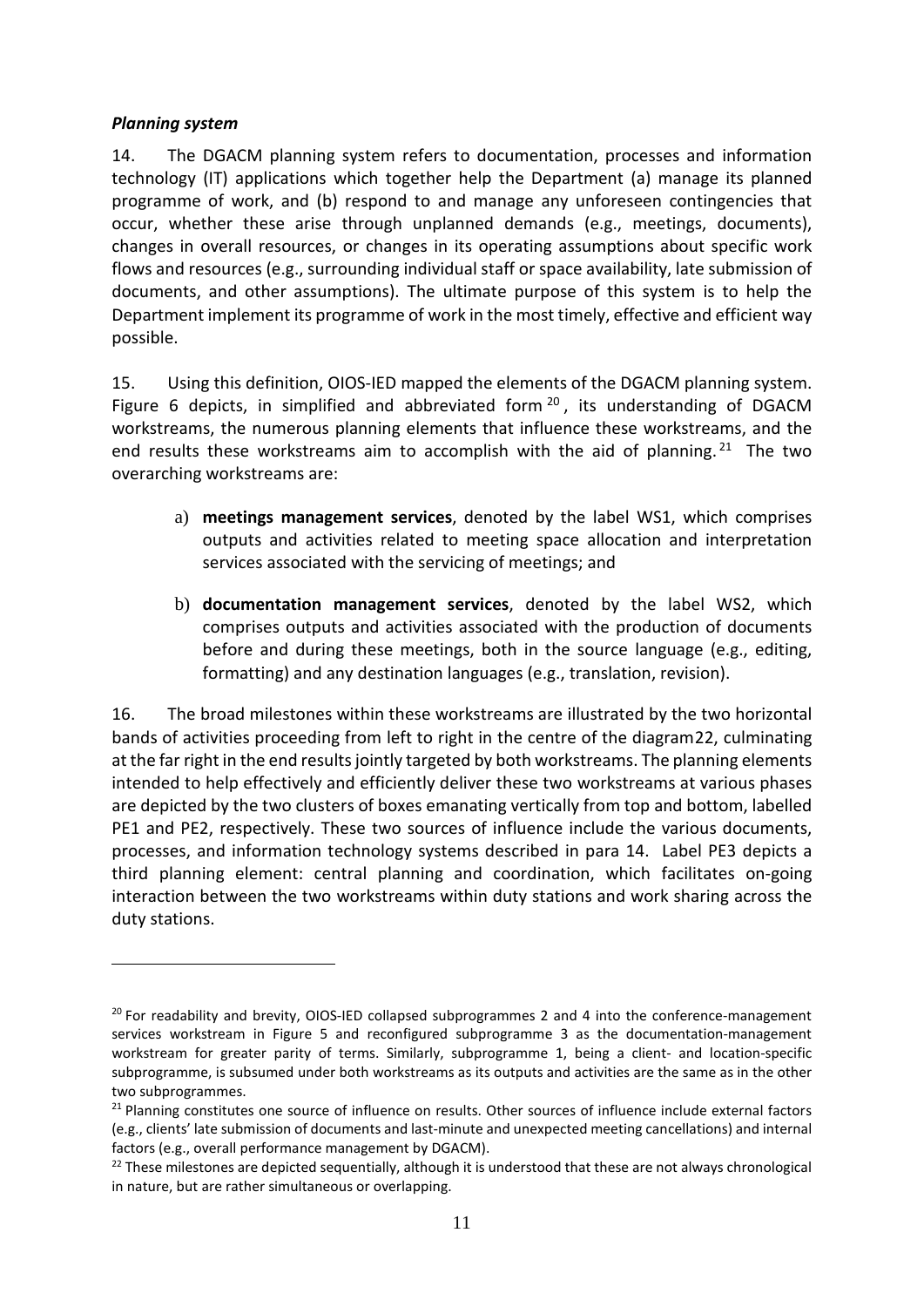**Figure 6: Planning elements contributing to DGACM workstreams and targeted results**

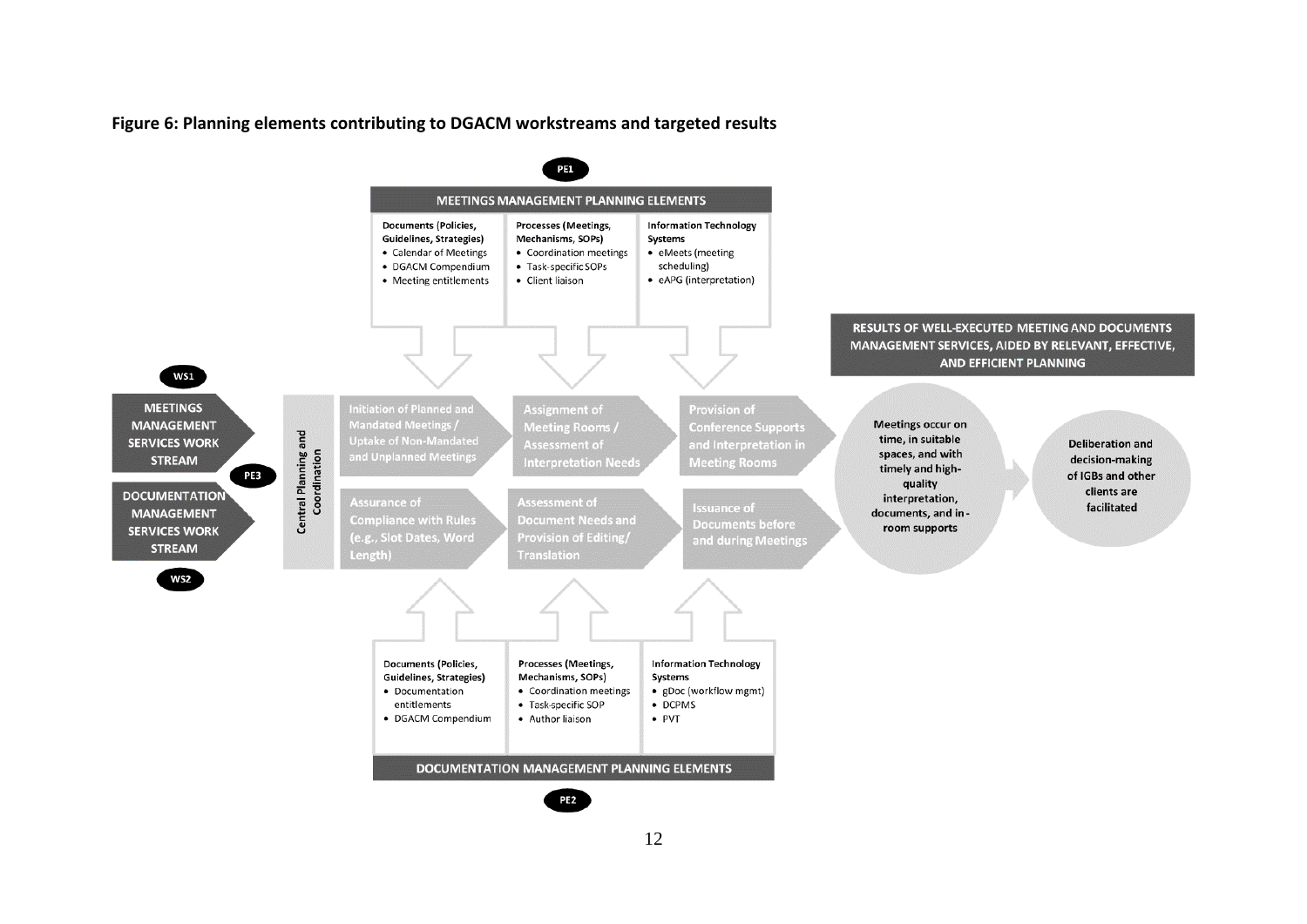- 17. Before this backdrop, the evaluation answered the following overarching questions:
	- a. **Relevance.** How well aligned with client needs, and with each other, were the various elements of the planning system for ensuring timely, effective and efficient delivery of the DGACM programme of work?
	- b. **Effectiveness.** To what extent did the planning system facilitate the timely, effective, efficient delivery of the programme of work?
	- c. **Efficiency.** How successfully did DGACM harness its financial, human and material resources to plan?
	- d. **Cross-cutting issues.** How effectively did DGACM manage (a) key factors affecting its planning, (b) cross-cutting issues of gender and the Sustainable Development Goals (SDGs)?

18. Although 2014-2017 constituted the period under evaluation, OIOS-IED also reviewed data from prior years, as applicable.

- 19. Key terms discussed in this evaluation report include the following: $^{23}$  $^{23}$  $^{23}$ 
	- **Calendar meetings**  planned meetings of bodies that are required to meet and are part of the official biennial calendar of meetings approved by the General Assembly
	- **Non-calendar meetings** meetings that are either planned or unplanned, but are not part of the required meetings found in the General Assembly-approved calendar
	- **Document processing and issuance statistics** the proportion of documents received by DGACM at mandated timeframes, in accordance with General Assembly resolution 47/202 and referred to as "slotted documents", that are processed and issued within mandated timeframes
	- **Document waivers** DGACM-approved exceptions to document delivery timeframes and word limits
	- **Entitlements**  pre-determined mandates to conference services, as approved by the intergovernmental body at hand, in the length of time of meeting, languages of translation of official documents and of interpretation, and/or the provision/type/language of meeting record
	- **If available** scenarios wherein interpretation services are provided to a meeting only if an already scheduled meeting entitled to interpretation services is cancelled, thus freeing up a team of interpreters for the 'if available' time or if inhouse capacity is idle at that date and time
	- **Meeting away from headquarters** session of an intergovernmental body or a special conference held away from its established headquarters location, usually

<span id="page-13-0"></span><sup>&</sup>lt;sup>23</sup> Compendium of administrative policies, practices and procedures of technical secretariat services, protocol and liaison services and conference services, DGACM, 19 May 2017, available upon request to DGACM OUSG.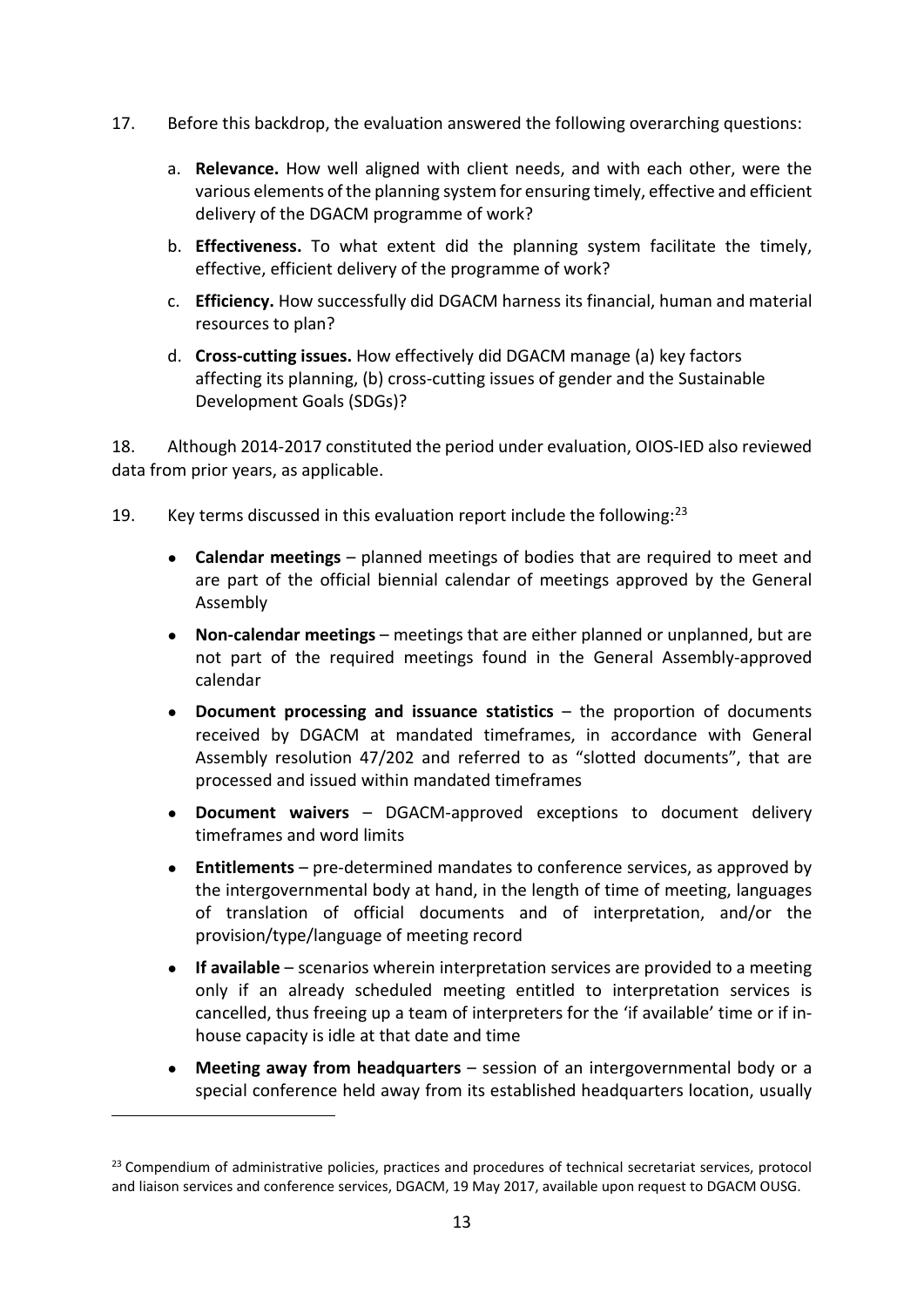upon the invitation of a Member State offering to host the meeting in that country (and the approval of the General Assembly, ECOSOC or the Conference of Parties

- **Options** early commitment from DGACM to offer a contract to an interpreter, which can be actioned (or not) within a week's notice, normally after a planning meeting the week before the meeting
- **Planned meeting –** meeting included in the original plan and calendar of a duty station
- **Unplanned (or 'added') meeting** meeting not originally included in the projected meetings plan but added to the weekly and/or daily programme of meetings
- **Utilization factor** percentage of conference services meetings used by organs versus those entitled to.

## <span id="page-14-0"></span>**III. Methodology**

20. The evaluation employed a mixed-method approach featuring the following data sources:

- a. **Document reviews:** policies, Compendium of Practices, Pattern of Conferences reports, and many other documents;
- b. **Structured review and analysis:** conference service data, resource data, IT tools;
- c. **Summative inventory, analysis and mapping of planning systems** of the various planning elements globally and at each duty station;
- d. **Case studies**: review of 64 randomly selected calendar and non-calendar meetings and related conference-servicing data;
- e. **Direct observations** of internal planning meetings (20) and select meetings serviced (8);
- f. **Interviews and focus group discussions:** 152 semi-structured interviews of staff and management and 51 interviews with the top substantive/technical secretariat clients at UNOG, UNON and UNOV based on the volume of conference services used (as recorded in eMeets); and
- g. **Surveys**: web-based surveys of a random sample of DGACM staf[f24](#page-14-1) and the 20 top clients at each duty station.[25](#page-14-2)

21. The evaluation faced one limitation: the staff survey's low response rate. OIOS-IED addressed this limitation by triangulating survey data with other sources of evidence and undertaking non-respondent analysis to ensure the respondent profile's representativeness of the population.

<span id="page-14-1"></span><sup>&</sup>lt;sup>24</sup> 17 per cent response rate

<span id="page-14-2"></span><sup>&</sup>lt;sup>25</sup> 69 per cent response rate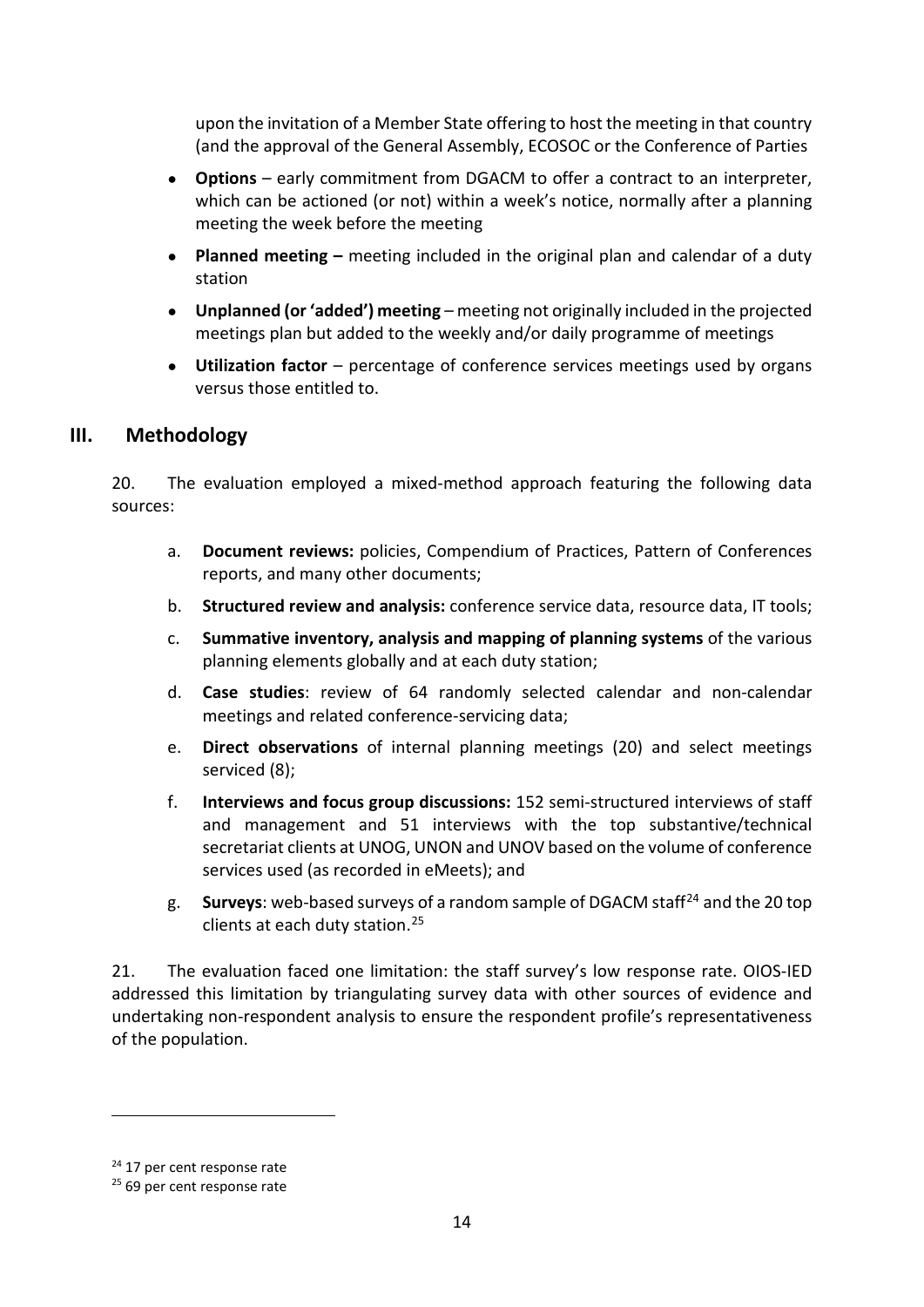## <span id="page-15-0"></span>**IV. Evaluation Results**

### **A. Growing demand for conference-management services, coupled with declining budgets, reinforced the need for robust planning within DGACM**

22. From 2011 to 2015, the global volume of DGACM-serviced meetings (including those with interpretation) increased annually, as did the number of words translated, with a slight decrease on these indicators in 2016 and 2017, though still above 2011 levels. These trends are depicted in Figures 7, 8, and 9. Many clients acknowledged this increased demand, and the additional work volume it placed on DGACM.



**Figure 7: Total number of meetings serviced, in thousands, 2011-2017** 

*Source: OIOS-IED compilation of data from the Conference Management Report, 2016, p.2, and 2017 data provided by DGACM*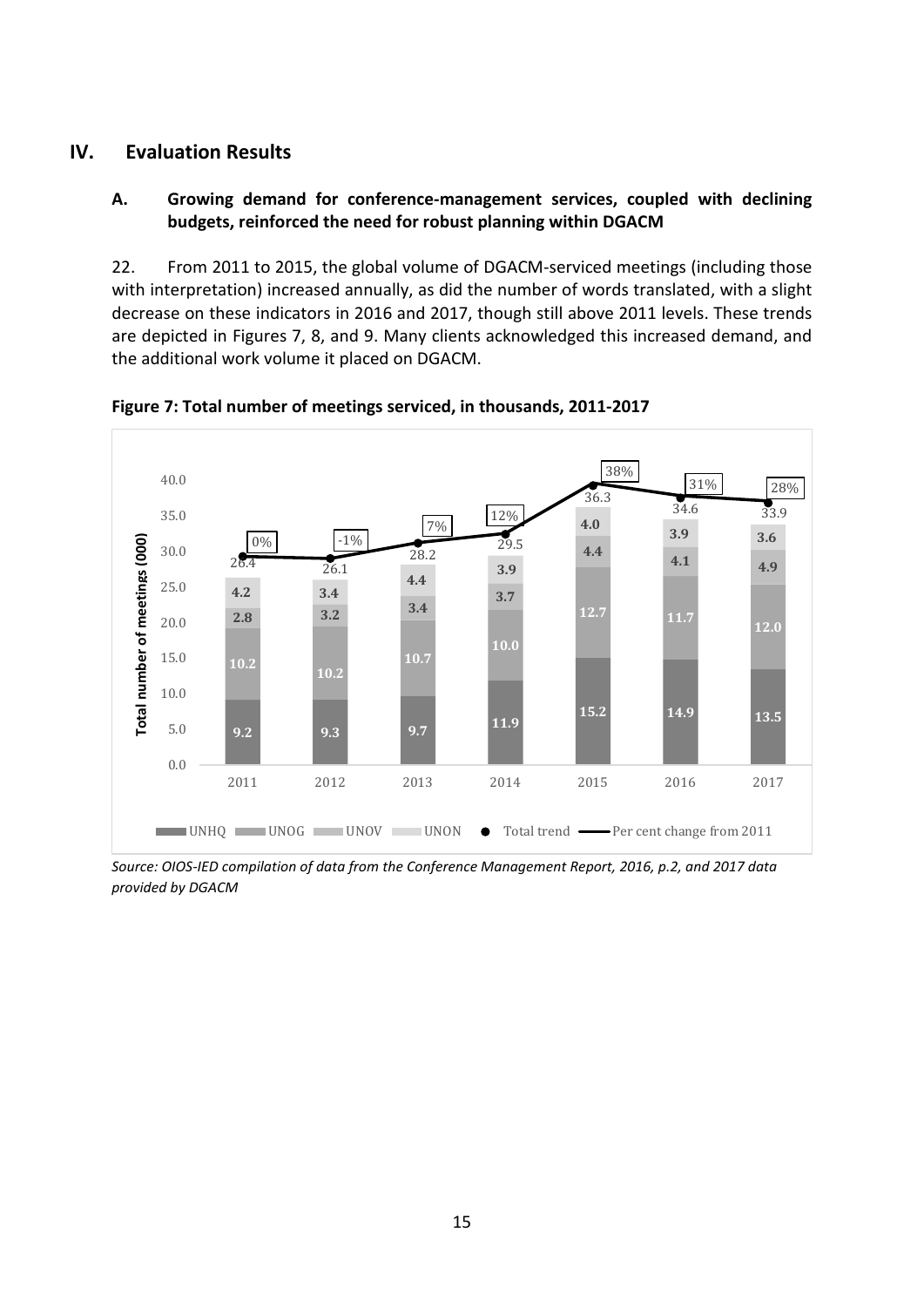

**Figure 8: Number of meetings serviced with interpretation, in thousands, 2011-2017**

*Source: OIOS-IED compilation from the Conference Management Report, 2016, p.2, and 2017 data provided by DGACM*



**Figure 9: Number of words received for translation, in millions, 2011-2017**

*Source: OIOS-IED compilation of data from the Conference Management Report, 2016, p.2, and 2017 data provided by DGACM*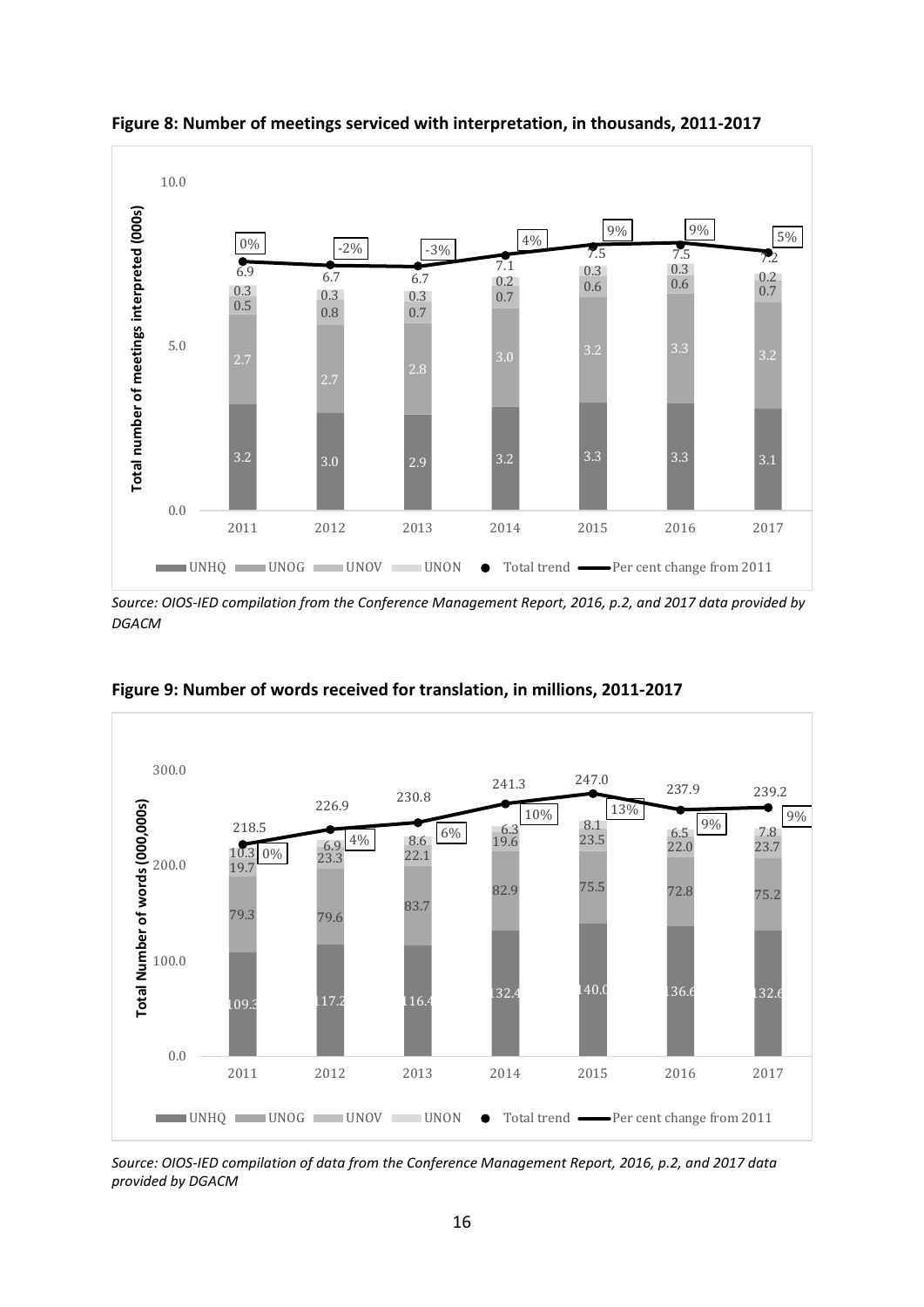23. As Figure 4 illustrates, the total number of non-calendar meetings grew significantly in all duty stations from 2011 to 2017, as did their proportion of total meetings. This included increased demand for unplanned meetings. For example:

- Syria talks at UNOG, wherein 560 meetings had been programmed but 853 meetings were held (January 2014 - June 2017)<sup>[26](#page-17-0)</sup>;
- Special events on United Nations premises, whereby at UNHQ, the total number of hours for such events surged from 71 (2014) to 202 (2015) and 555 (2016)[27](#page-17-1); and
- Mandated calendar bodies of the Security Council and Human Rights Council (HRC), whose meetings and documentation entitlements are unrestricted, making planning particularly difficult.[28](#page-17-2) (See Figure 10).



**Figure 10: Security Council and HRC meetings, 2011-2017**

*Source: OIOS-IED compilation of data from Security Council Affairs Division and UNOG Division of Conference Management*

24. Growth in non-calendar events was absorbed by DGACM largely within existing resources, according to documentary evidence<sup>[29](#page-17-3)</sup> and staff interviews.

<span id="page-17-0"></span><sup>&</sup>lt;sup>26</sup> eMeets report "Meeting Statistics of United Nations Organs for Calendar and Non-Calendar Meetings"<br><sup>27</sup> Conference Management Report, 2016, para 12

<span id="page-17-1"></span>

<span id="page-17-2"></span><sup>&</sup>lt;sup>28</sup> See for example, UN Security Council Provisional Rules of Procedure (S/96/Rev.7), Rule 1. Available at: <http://www.un.org/en/sc/about/rules/chapter1.shtml>

<span id="page-17-3"></span><sup>29</sup> Conference Management Report, 2016, para 3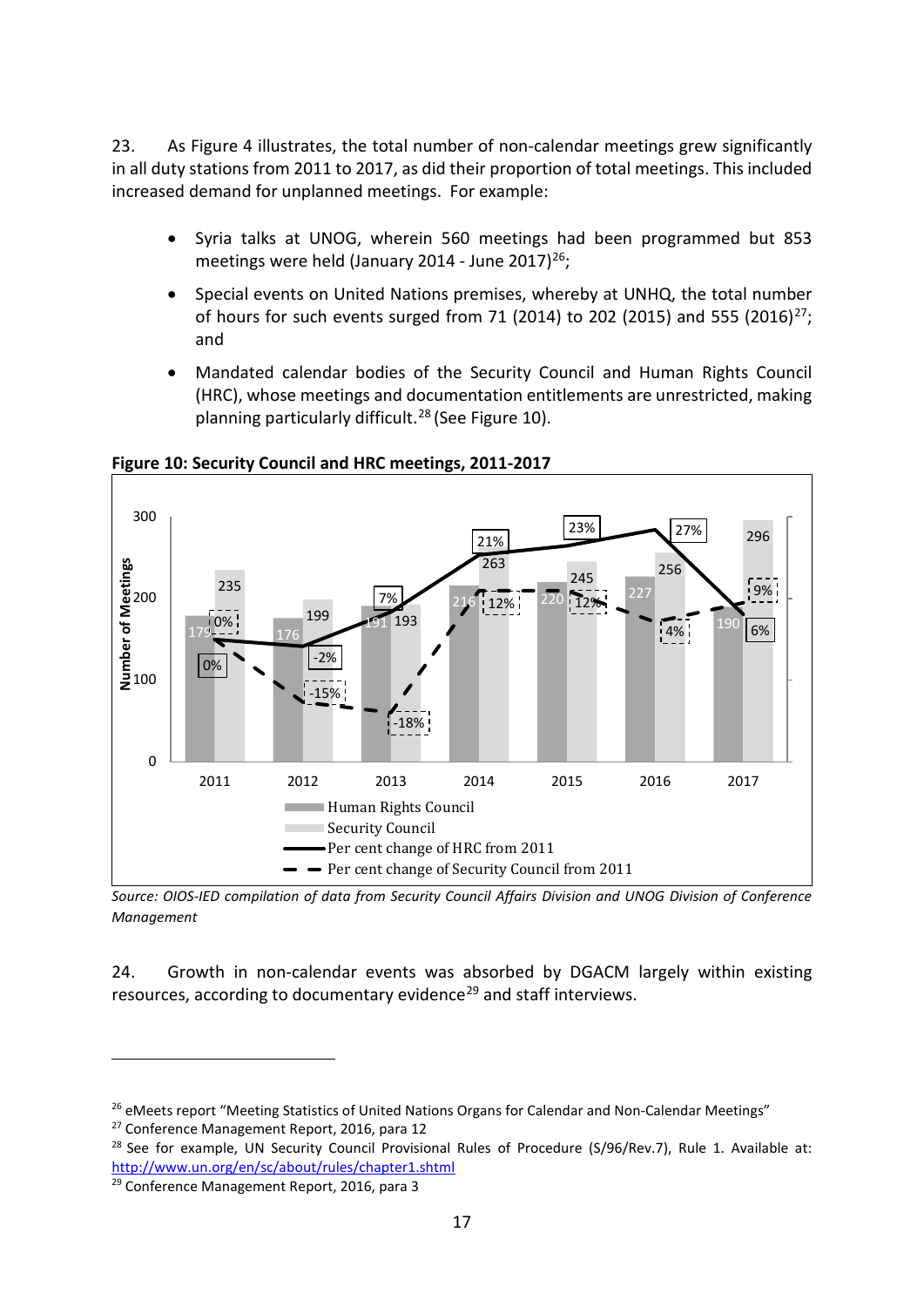25. Amid this trend of growing demand amid declining resources, the complexities of conference management also rose, primarily in three ways:

- a. Growth of **"lost minutes" resulting from cancelled mandated body meetings,** i.e., from 105,395 (2013) to 125,084 (2016).<sup>[30](#page-18-0)</sup> According to interviewees, cancellations were often last-minute, resulting in unutilized meeting facilities and interpretation teams – and thus wasted resources, or high transaction costs in having to reassign facilities and interpreters to avoid such waste.
- b. Increased number of **meetings entailing politically sensitive material,** such as those of the HRC and Security Council (see Figure 10), with a corresponding need to build these bodies' specific needs into planning processes (e.g., by developing a cadre of staff conversant with these bodies' needs, and having standby capacity for sessions called on short notice).
- c. Acceleration of **delegates' pace of speech** [31](#page-18-1) , with negative ramifications on interpreters' ability to function effectively under these conditions, and a corresponding need to plan for rotation of interpreters assigned to some sessions.

26. DGACM documents highlighted its strategy of "strengthening advance planning."<sup>[32](#page-18-2)</sup> Nearly all client and staff interviewees observed that the Department's commitment to planning was essential to its ability to manage its work in the face of the aforementioned challenges. (See Result C).

### **B. DGACM possesses multiple planning systems in order to meet the distinct needs of its various workstreams and locations; however, not all of these systems were adequately harmonized, preventing the generation and use of globally comparable data for Department-wide strategic decision-making**

27. Although DGACM is uniform in its objectives across all duty stations, a mapping of DGACM planning elements (see paras 14-16, 21d) revealed that it does not in fact possess a single, unified planning system, but rather separate and distinct systems in its four duty stations. In some cases, such variability was rooted in the different operational context of each location (e.g., client needs, types of work, funding source). In other cases, however, potential areas of harmonization were unexploited. This section, organised according to the workstreams demarcated in Figure 5, speaks to this variable degree of harmonization.

## **a. Central planning and coordination**

28. As illustrated in Figure 5, the Department's main conference management workstreams – i.e., meetings management and documentation management – come together

<span id="page-18-0"></span><sup>30</sup> A/72/116, p. 20-21

<span id="page-18-1"></span><sup>&</sup>lt;sup>31</sup> DGACM analysis of Security Council verbatim records revealed that the number of words spoken per hour increased from 4,249 (2005) to 5,874 (2010) to 6,721 (2016).

<span id="page-18-2"></span> $32$  A/72/116, para 4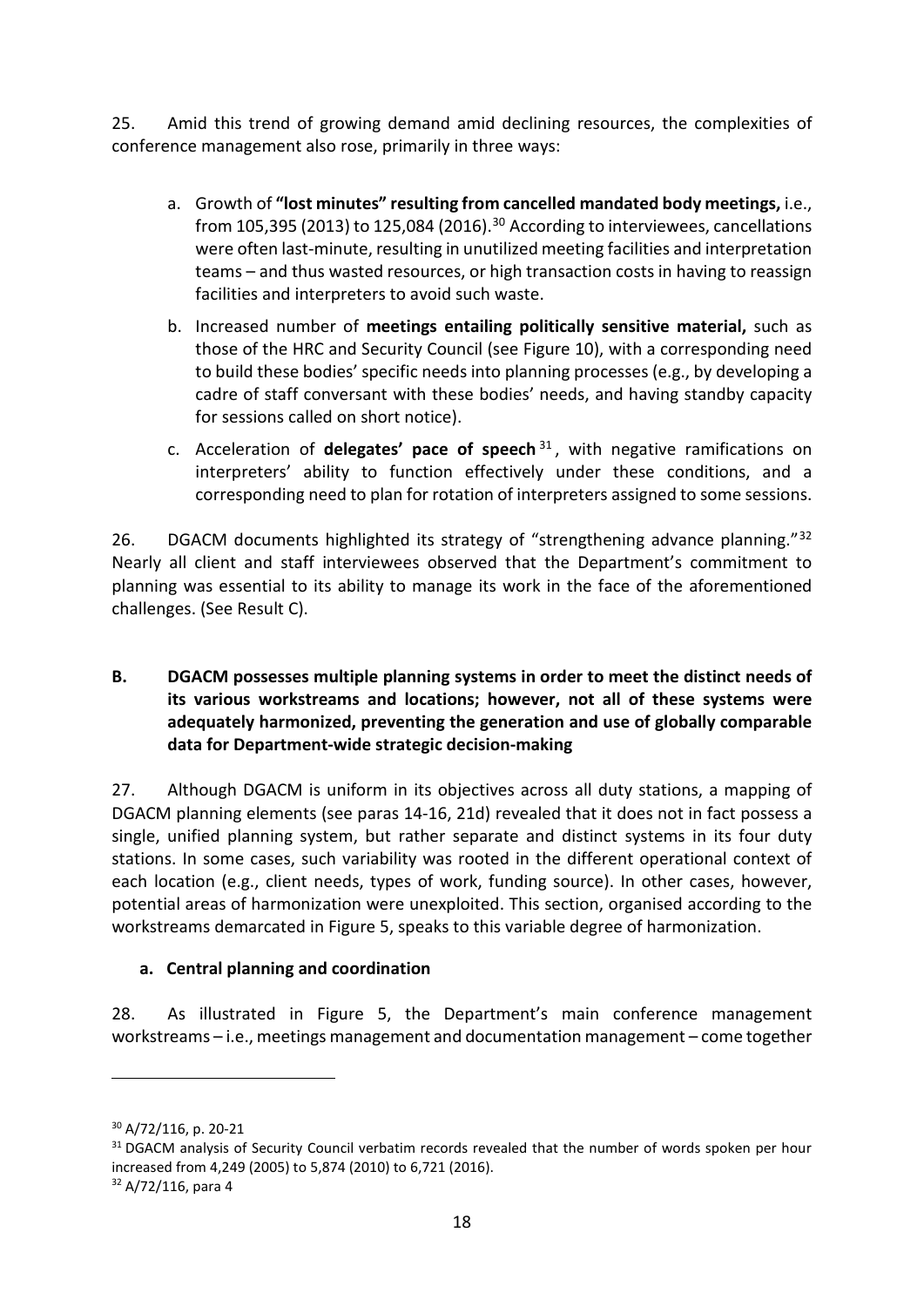in the central planning and coordination of conference services<sup>[33](#page-19-0)</sup> at each duty station. This service works across subprogrammes at the duty station level to help plan and manage the work for documentation and meetings, as observed at weekly planning meetings. However, at both local and global levels there were no clear examples of how the two work streams were being coordinated strategically to help manage the documents and meetings workload. Planning interaction across the function at this level occurred mostly through annual coordination meetings, global senior management meetings, the use of eMeets, compilation of the calendar of conferences, and assessment of programme budget implications. Documentation management was the least-harmonized function globally, owing to two distinct IT systems being employed at the duty stations. (See para 32).

#### **b. Meetings management**

29. All DGACM duty stations were scheduling meetings in eMeets, prioritizing calendar meetings and provisionally forecasting non-calendar meetings based on previous years' trends. Universal use of eMeets technically standardized this aspect of the meetingsmanagement workstream. Globally, eMeets also lacked an interface with the documentation service IT applications described in Figure 6. Comprehensive document entitlement information for each meeting was therefore not viewable in eMeets, preventing a transparent, comprehensive overview of clients' entitlements. Department-wide, this lack of interface hindered the ability to plan for both documentation and meetings. Another challenge in eMeets was the lack of interface with Umoja, which caused inefficiencies in cost recoveries by creating additional steps to the many manual ones involved in billing for XB services; UNON and UNOV staff interviewees added that this gap delayed invoicing for meetings and documentation services. There were plans for an interface between eMeets and Umoja through Umoja Extension 2.

30. With eAPG, interpretation planning was likewise harmonized across duty stations, but eAPG was not used consistently or to its full potential. Its features include interpreter staffing forecasts and planned work assignments, collection of utilization statistics, interpreter productivity data, and recruitment management of freelance interpreters. Not all of these features were used in all duty stations, however, limiting the ability to have a global roster of freelance interpreters, facilitate interpreter loans and work-sharing, and improve data collection of utilization statistics. Greater harmonization of eAPG usage across locations would enable DGACM to manage interpretation services globally, e.g., when managing meetings away from headquarters, if all were using the eAPG in a harmonized manner. DGACM acknowledged these issues, indicating that enhancements of eAPG were planned.

#### **c. Documentation management**

31. Documentation management constituted the least-harmonized function<sup>34</sup> within the Department, owing to two distinct systems being employed: DCPMS at UNON and UNOV, and

<span id="page-19-0"></span><sup>33</sup> A/71/6 (Prog.1), p.6

<span id="page-19-1"></span> $34$  Documentation management was aiming to increase harmonization with the rollout of gDoc 2.0, to be implemented at all duty stations and globally standardized.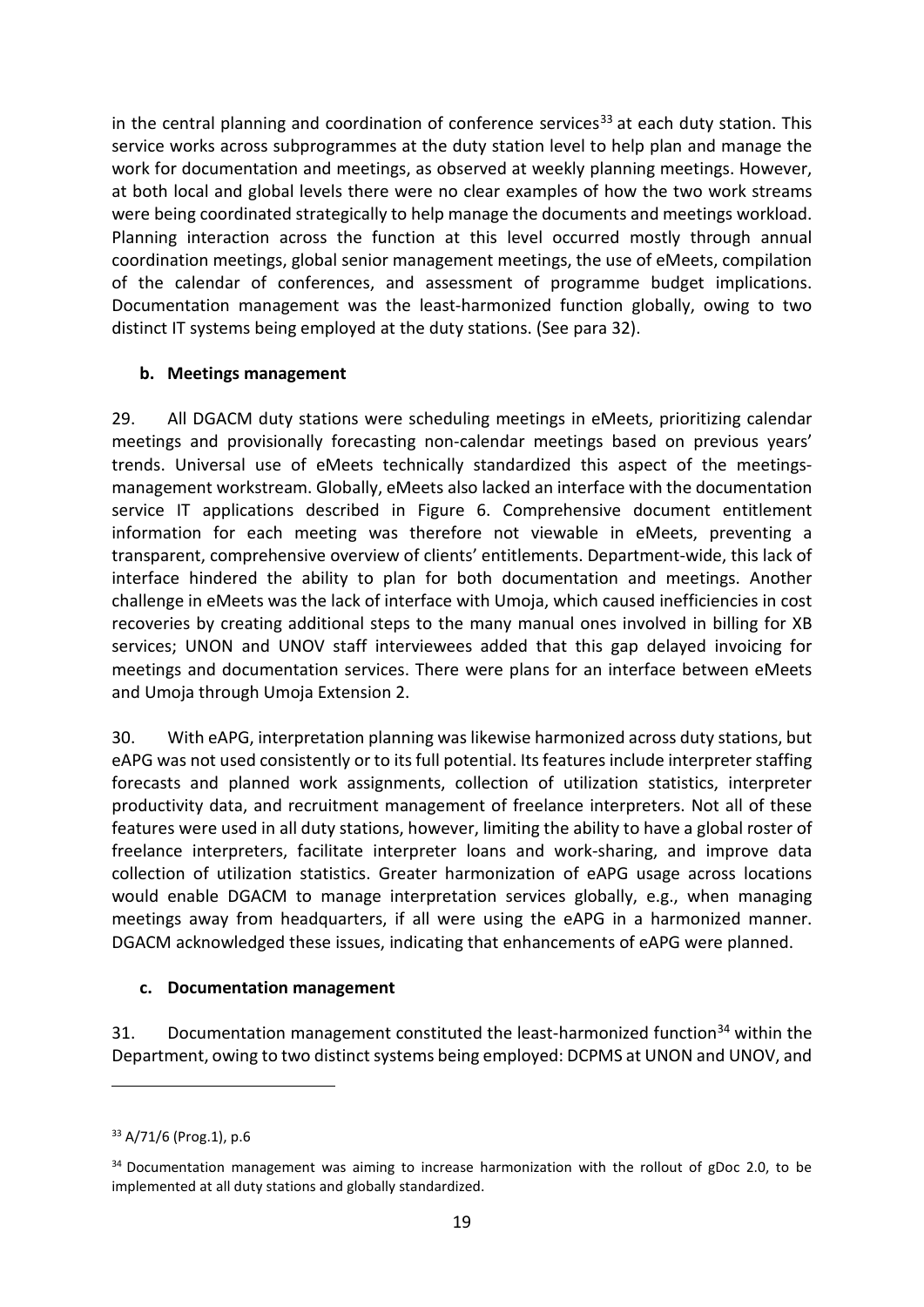gDoc at UNHQ and UNOG. A lack of harmonization in the following two areas made it challenging to plan globally, hindered work sharing, and limited the ability to collect documents statistics efficiently for accurate global reporting:

- **Forecasting:** Methodologies for documentation forecasting<sup>[35](#page-20-0)</sup> varied, with duty stations using their respective IT applications (e.g., the gDoc planning module and DCPMS planning module) to create forecasts, in addition to using an array of supplementary information created manually to reorganize the data (e.g., spreadsheets, running task lists). Staff interviewees noted concerns about the accuracy of forecasted client submission dates and word totals, which hindered planning. DGACM undertook efforts to ensure that forecasts were as accurate as possible, but many submissions could not be fully predicted – especially those not originating outside Secretariat, e.g., from Member States.
- **Prioritization:** Differences in documentation demands were the main reason duty stations had their own approaches to documents prioritization  $36$ , making a harmonized approach to planning more challenging. Each duty station had a unique set of clients, and thus based document prioritization on these clients' specific mandated entitlements. In addition, documentation volumes varied across locations, with higher demand at UNHQ and UNOG. UNOG addressed prioritization through a prioritization key for coding all incoming documents, with the PVT application being used as a tool for managing the coded documents pipeline. UNHQ planned for slotted documents followed by unplanned urgent requests. Lack of documentation prioritization standards thus resulted in bottlenecks, making it more difficult for staff to meet rushed demands both on time and at the desired level of quality. Prioritization standards would provide documentation management a clear process by which to add documents to its workload and make the additions less ad hoc in nature, lessening strain and allowing for documents to be added at optimal periods. DGACM had taken steps to harmonize documentation business practices as part of the preparation of gDoc 2.0, including addressing the prioritization of documents.  $37$

32. As the foregoing gaps attest, however, DGACM has not fully exploited opportunities for systems harmonization in key areas, with implications for its ability to plan – and thus achieve maximum effectiveness and efficiency both within and across duty stations and workstreams. At a broader level, the lack of linkage in IT systems limited the Department's ability to monitor and evaluate its own work and to feed this information back into planning processes and thus improve them, and to manage overall departmental performance. Harmonized planning processes would improve coherence within the documentation management workstream, allow for the global management of interpretation resources and provide the Department with the comparable data needed to globally manage meetings.

<span id="page-20-0"></span><sup>&</sup>lt;sup>35</sup> Documentation forecasting refers to the prediction of the volume, content and timing of the Department's documentation workload for editing, translation production and delivery.

<span id="page-20-1"></span><sup>&</sup>lt;sup>36</sup> Documents prioritization refers to the method for establishing importance and delivery timeframe to incoming documentation.

<span id="page-20-2"></span><sup>37</sup> gDoc outcome document, October 2017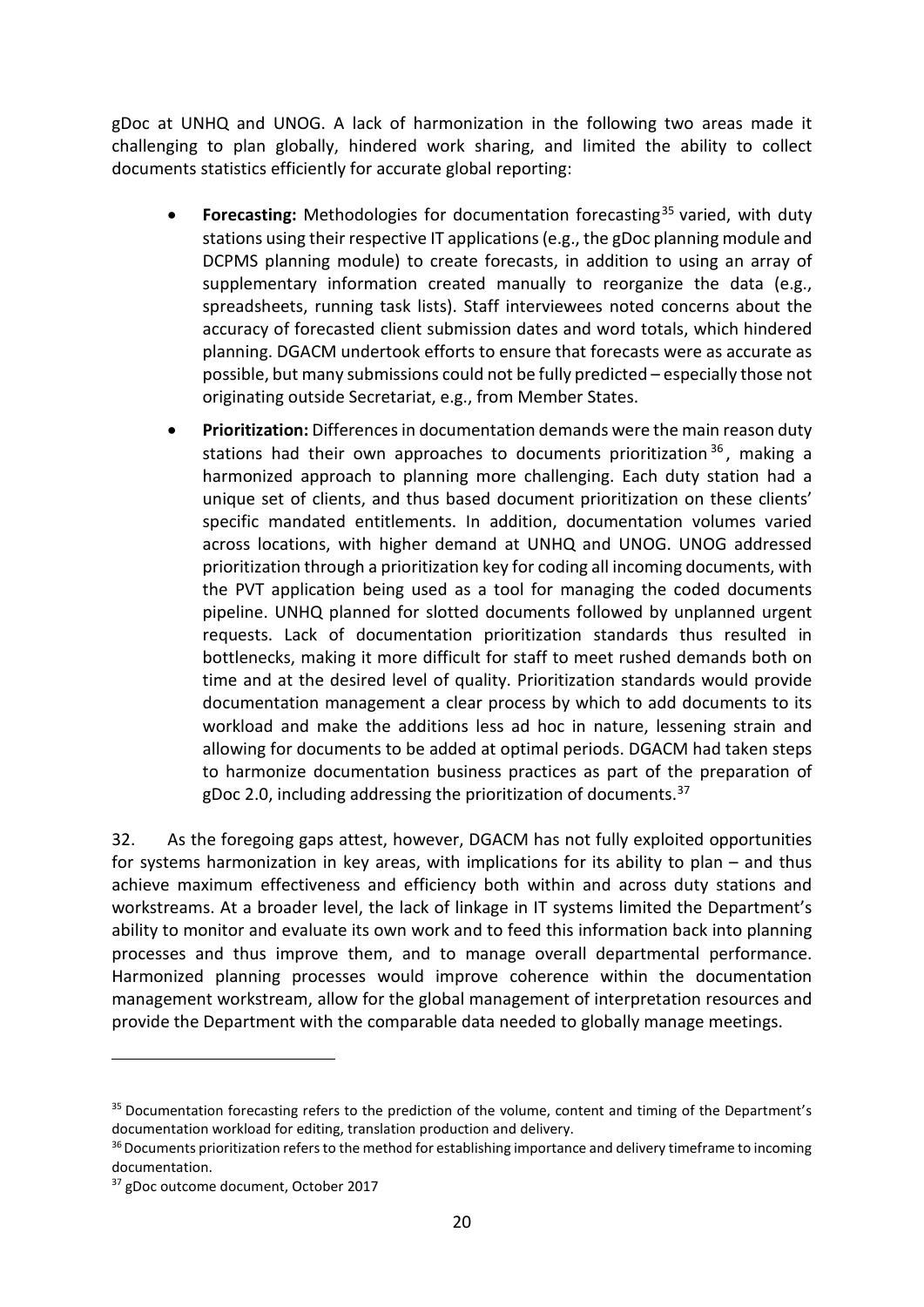33. While DGACM made progress in its monitoring and evaluation practice in recent years with an evaluation policy and work plan as well as a monitoring plan to guide these two functions across duty stations, it had not created a deliberate global monitoring and evaluation framework for helping it to use global performance data to examine its achievement across duty stations and for senior managers to make evidence-based decisions on risks affecting the Department as a whole. (See para 46). The only tool enabling global analysis of performance data was gData, which provided the main repository of conference service data and was not operational as further harmonization of data was underway. However, these data were not harmonized in accordance with Departmental Steering Groupapproved methodologies in real-time, nor were they linked to the IT applications, rendering their utility limited. gData was migrating to a new platform, SAP HANA, which was intended improve the linkages to other applications and make data reporting more stable.

## **C. Despite inadequate harmonization of planning systems, each duty station delivered its programme of work effectively; however, there were signs of strain on their ability to continue doing so**

34. DGACM data indicated that each duty station delivered on its programme of work and met its mandated performance targets, as presented in the Strategic Framework and provided to the COC annually. This data showed a trajectory of positive performance for all conference services (i.e., meetings management, including interpretation, and documentation). The most recent data on the Department's key performance indicators, articulated in the Strategic Framework, indicated that DGACM had achieved a 98 per cent implementation rate on 1,630 mandated outputs in 2014-2015.<sup>[38](#page-21-0)</sup>

35. As reported annually to the COC, DGACM delivered on client needs for mandated meetings. This included 100 per cent of those programmed with interpretation since 2014. The Department also demonstrated a positive trajectory on delivering translations of presession documents submitted by clients on time and within word limits. Delivery on time was highest at UNHQ, followed by UNOG, which improved dramatically owing to reforms in prioritizing work (see para 32). Analysis of DGACM reports, confirmed by case study data, showed that lower issuance compliance at UNON and UNOV was due mainly to resources needed to respond to high-priority documents, including those not submitted within word limits or on time. Late issuance of affected documents was negotiated with clients. Figure 11 presents performance data for 2014-2017.

<span id="page-21-0"></span> $38$  Approved expected accomplishments and indicators of achievement are found in  $A/68/6$  (Sect.2)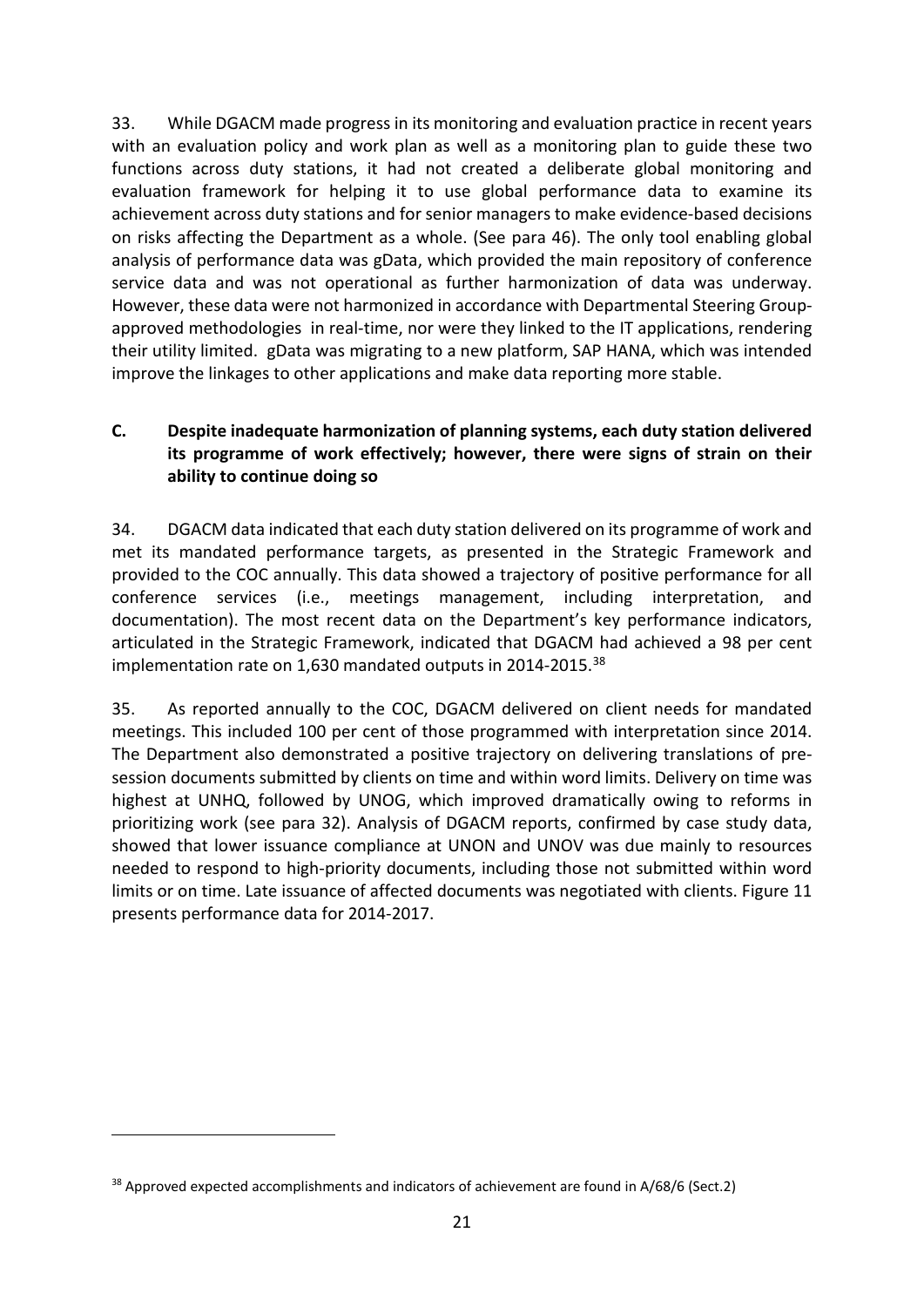#### **Figure 11: DGACM Key Performance Data, 2014-2017**

| <b>Performance Indicators</b>                                                               |      | Overall |      |        |      |      | <b>UNHO</b> |      |      |      | <b>UNOG</b> |      |      |      | <b>UNOV</b> |      |      |      | <b>UNON</b> |      |
|---------------------------------------------------------------------------------------------|------|---------|------|--------|------|------|-------------|------|------|------|-------------|------|------|------|-------------|------|------|------|-------------|------|
|                                                                                             | 2014 | 2015    | 2016 | 2017   | 2014 | 2015 | 2016        | 2017 | 2014 | 2015 | 2016        | 2017 | 2014 | 2015 | 2016        | 2017 | 2014 | 2015 | 2016        | 2017 |
| <b>Meetings management</b><br>indicators (%)                                                |      |         |      |        |      |      |             |      |      |      |             |      |      |      |             |      |      |      |             |      |
| Per cent of total meetings<br>planned and held                                              | 95   | 99      | 95   | 96     | 96   | 95   | 92          | 88   | 99   | 100  | 100         | 100  | 81   | 100  | 94          | 94   | 100  | 100  | 96          | 100  |
| Meetings with<br>interpretation services                                                    | 100  | 100     | 100  | 99     | 100  | 100  | 100         | 98   | 97   | 99   | 100         | 100  | 100  | 100  | 100         | 100  | 100  | 100  | 66          | 100  |
| Meetings without<br>interpretation services                                                 | 94   | 98      | 94   | 96     | 93   | 93   | 89          | 85   | 100  | 100  | 100         | 100  | 77   | 100  | 92          | 93   | 100  | 100  | 100         | 100  |
| <b>Documentation timeliness</b><br>indicators (%)                                           |      |         |      |        |      |      |             |      |      |      |             |      |      |      |             |      |      |      |             |      |
| Pre-session documents issued<br>within mandated timeframe                                   | 55   | 67      | 79   | $\ast$ | 75   | 81   | 82          | 97   | 40   | 53   | 77          | 91   | 88   | 83   | 79          | 82   | 59   | 65   | 76          | 70   |
| Pre-session documents<br>submitted to DGACM by<br>authors on time and within<br>word limits | 90   | 89      | 92   | *      | 92   | 91   | 92          | 72   | 88   | 88   | 93          | 90   | 73   | 79   | 86          | 88   | 73   | 65   | 84          | 70   |

*Source: OIOS-IED compilation of: DGACM Pattern of Conferences Supplementary Information, A/72/116, A/71/116, A/70/122, and 2017 data provided by DGACM*

\*awaiting data from DGACM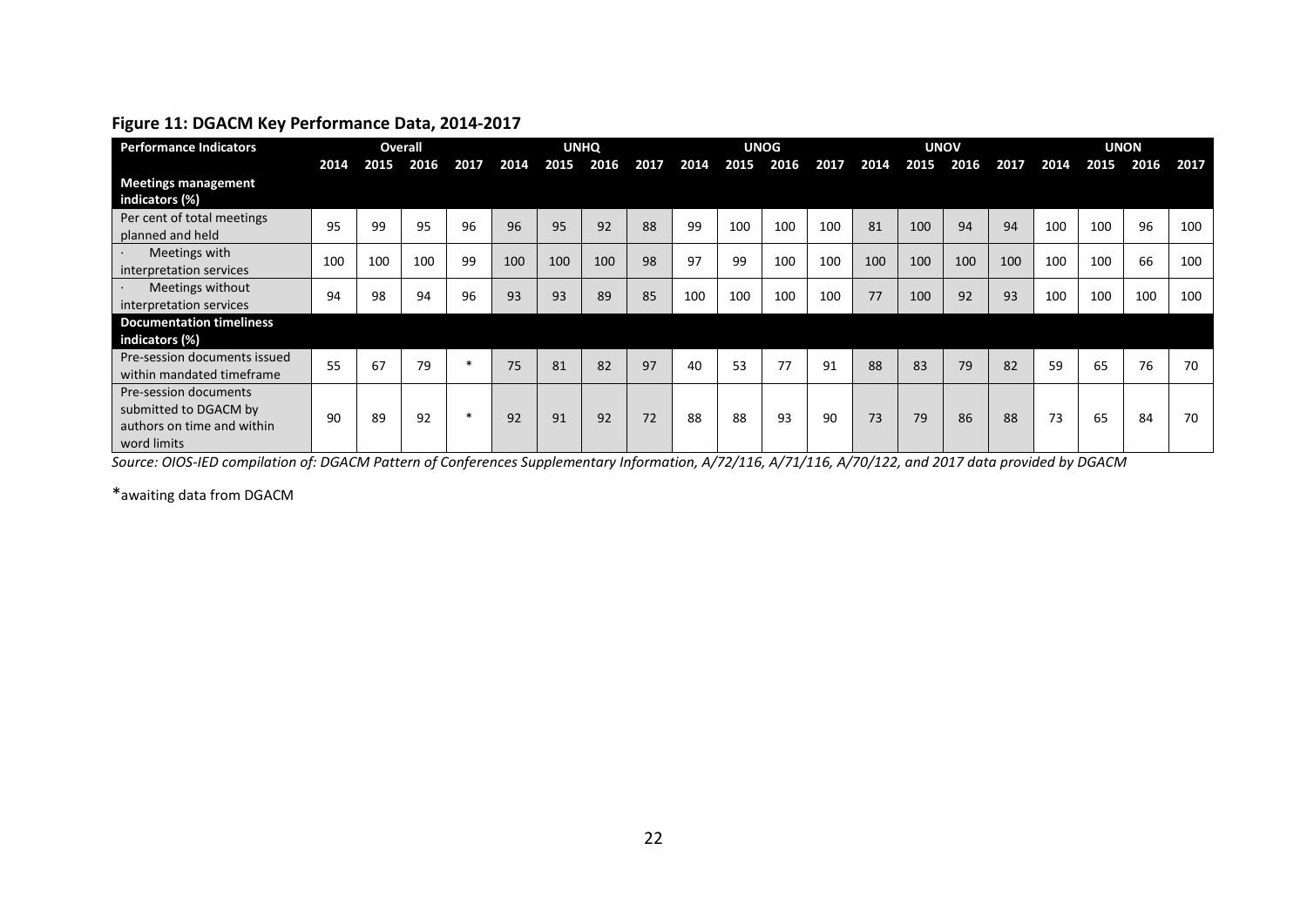36. In line with General Assembly resolutions, the Department reported on its ability to issue documents on time, $39$  submitted by planned deadlines and within established word limits. [40](#page-23-1) However, this statistic does not account for challenges caused by unplanned documentation which had not been prioritized with an agreed submission date (i.e., the slot date) with the documentation management units. DGACM performance reports,<sup>[41](#page-23-2)</sup> confirmed by staff interviews, observations, and case studies of randomly selected meetings (see Figure 12), suggested that these documents were numerous, and were prioritized on a reactive basis, oftentimes requiring a diversion of resources initially committed to planned documents. DGACM worked with clients to improve timeliness of document delivery, but interviewed staff also indicated that more accurate forecasting was needed from clients on the documents issued from these bodies. Clients reported that such precision was not likely forthcoming, as these bodies were not always bound by the same procedural rules as others (e.g., Member State submissions and responses, reports from special rapporteurs, and bodies such as Security Council, 5<sup>th</sup> Committee, HRC).

| <b>Duty Station</b> | <b>Pre-session</b><br>documents | In-session<br>documents | Post-<br>session<br>documents | <b>Documents</b><br>with slot<br>date | <b>Documents</b><br>slotted by<br>client on<br>time | <b>Documents</b><br>Processed by<br><b>DAGCM</b> on<br>time | Average<br><b>Documents</b><br><b>Issuing</b><br>compliance<br>rate |
|---------------------|---------------------------------|-------------------------|-------------------------------|---------------------------------------|-----------------------------------------------------|-------------------------------------------------------------|---------------------------------------------------------------------|
| $UNHQ(n=6)$         | 253                             | 13                      | 5                             | 248                                   | 243 (97%)                                           | 234 (94%)                                                   | 91%                                                                 |
| $UNOG(n=8)$         | 300                             | 125                     | 32                            | 93                                    | 87 (94%)                                            | 54 (62%)                                                    | 75%                                                                 |
| $UNOV(n=9)$         | 127                             | 143                     | 8                             | 62                                    | 39 (62%)                                            | 21 (54%)                                                    | 79%                                                                 |
| $UNON(n=4)$         | 178                             | 223                     | 41                            | 106                                   | 58 (55%)                                            | 42 (72%)                                                    | 91%                                                                 |

**Figure 12: Aggregated documents processing results for case studies, 2014-2017\***

*Source: OIOS-IED analysis of DGACM data; 'n' = number of randomly selected meetings with documentation; \* 2017 data up to 2 June.*

37. DGACM also delivered mostly high-quality results in meetings management, interpretation and documentation, with very few reported instances of low-quality delivery. With respect to meetings management, client survey data conveyed that meetings management needs were largely met (Figures 13 and 14), a positive assessment corroborated in interviews. Clients at UNOV provided the strongest positive assessments in this area. OIOS-IED meeting observations confirmed the largely smooth running of meetings management and high quality of support of meeting services staff. Case studies of calendar and noncalendar meetings showed that services were delivered as planned in all instances, including last-minute additions. Some clients, mostly in UNOG, raised concerns that meetings service staff were not fully accessible, as they were assigned to multiple meetings simultaneously. Some clients in each duty station were also dissatisfied with meeting rooms that were not always modern or customizable enough for their needs.

<span id="page-23-1"></span><span id="page-23-0"></span><sup>&</sup>lt;sup>39</sup> A/RES/59/265, Section III, para. 3; A/RES/47/202, para. 8; A/RES/61/129, para. 47<br><sup>40</sup> DGACM. 1 March 2016. DGACM Steering Group – Workflow Improvement Process Meeting minutes, p. 2-5

<span id="page-23-2"></span><sup>41</sup> DGACM. Interim Programme Performance Report 2016,

https://iseek-newyork.un.org/system/files/ppr\_2016\_0.pdf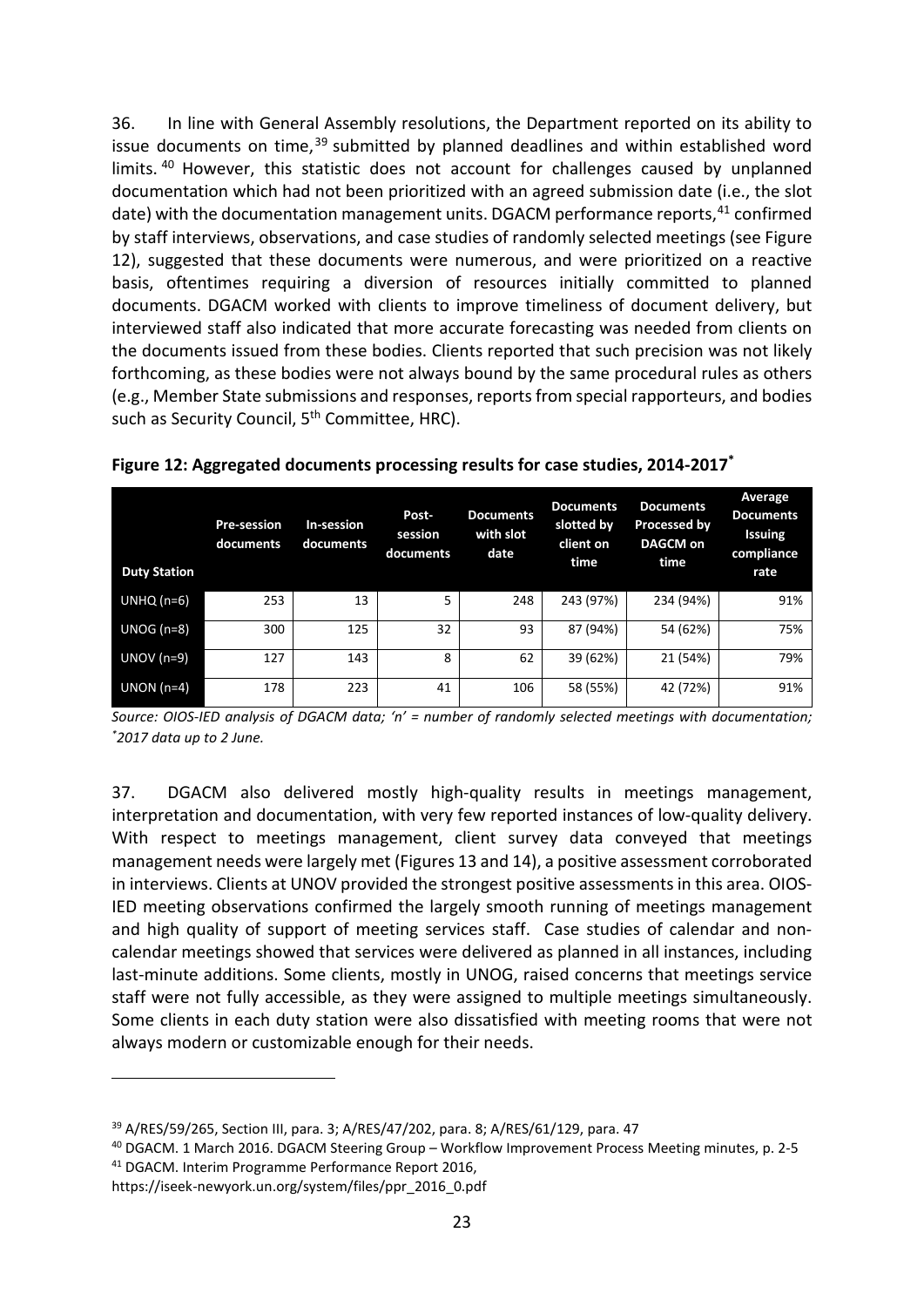

**Figure 13: Client perceptions of DGACM effectiveness in meetings management**

*Source: OIOS-IED survey of DGACM clients*



**Figure 14: Client perceptions of degree to which meeting room needs were met**

*Source: OIOS-IED survey of DGACM clients*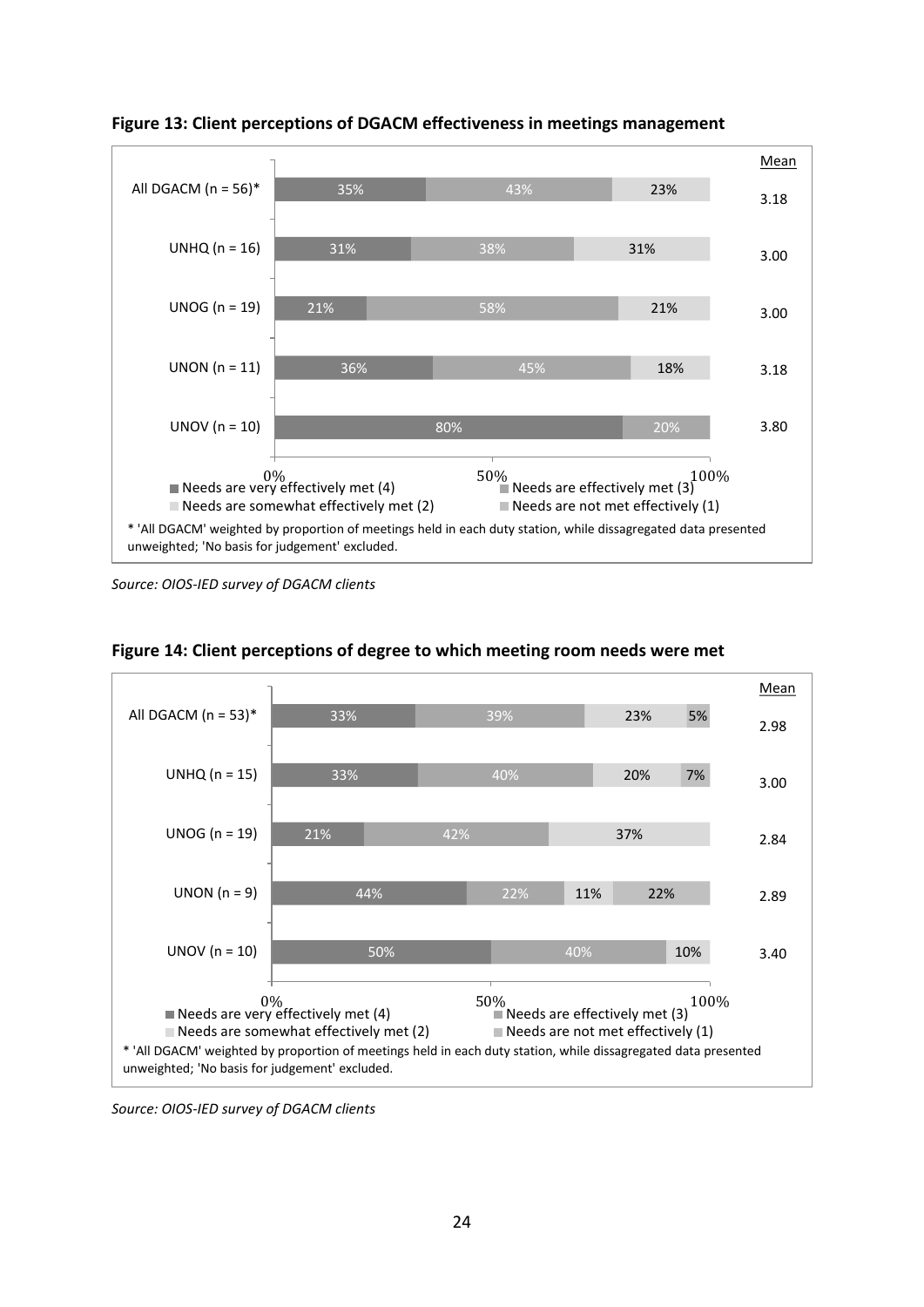38. Clients reported receiving quality interpretation services as well, as illustrated by the survey data reported in Figure 15. Moreover, formal feedback from Member States to DGACM on interpretation services was uniformly complimentary. The very few client interviewees who had reported dissatisfaction with quality also noted that DGACM was highly responsive to feedback.



**Figure 15: Client perceptions on quality of interpretation services received**

39. Quality of document processing services, including translations, was mostly high, with some exceptions. Department-wide, document re-issuances and corrigenda represented a small fraction of documents processed (1.15 and 3.70 per cent, respectively, from 2014- 2017). Moreover, formal feedback was positive: from 2014-2017, 15 of the 17 letters to DGACM about translation quality were complimentary. As Figure 16 illustrates, surveyed clients corroborated this largely positive feedback, notwithstanding some variation among duty stations (e.g., with UNOV receiving the most positive assessments).

*Source: OIOS-IED survey of DGACM clients*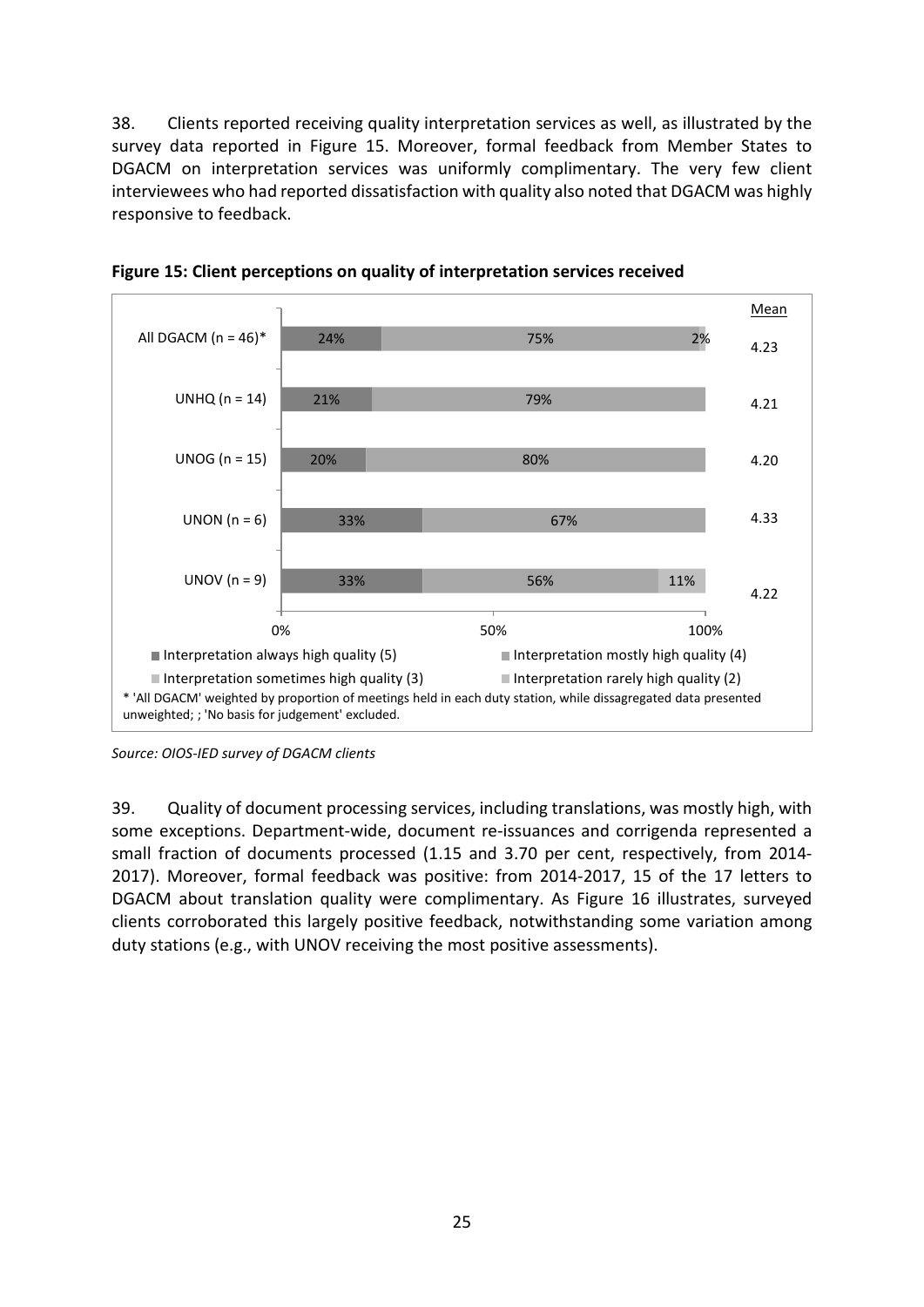

**Figure 16: Client perceptions of document translation quality** 

*Source: OIOS-IED survey of DGACM clients*

-

40. All told, DGACM not only absorbed growing demand within its declining resources; and it did so without a drop-off in quality. That said, if budget and workload projections continue in line with historical trends,<sup>[42](#page-26-0)</sup> this trend will likely pose a service delivery risk in the next two biennia. Figure 17 illustrates the projected trend if the current average budget decrease (2.6 per cent annually since 2010-2011) persists.

<span id="page-26-0"></span><sup>&</sup>lt;sup>42</sup> Projections were calculated using the patterns of change observed in historical trends in budgeted resources (from 2010-2011 to 2018-2019), and workload (from 2011-2017). The model assumes that past trends are *indicative* rather than *predictive* of the future.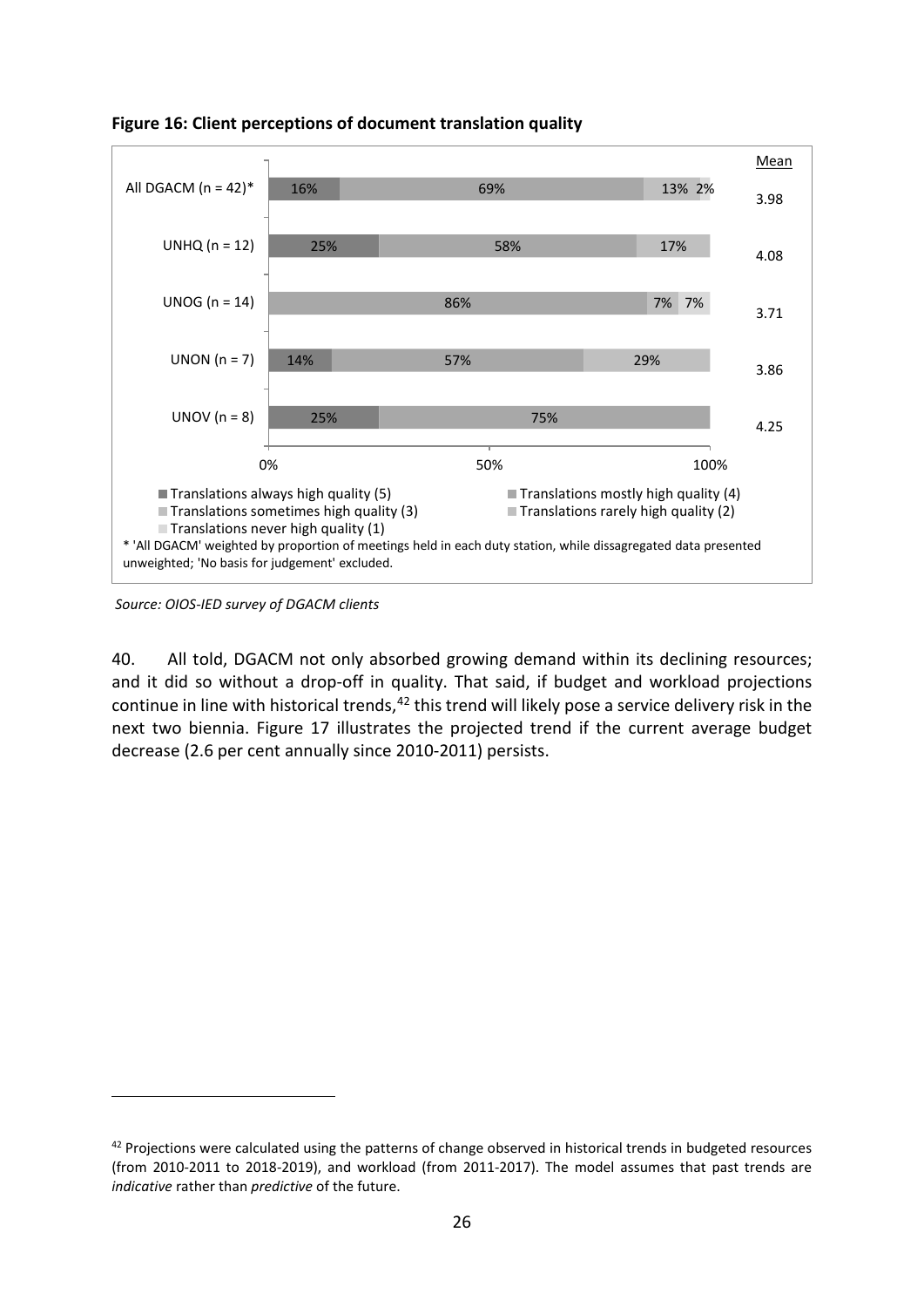

**Figure 17: DGACM RB and XB resources, projected to 2022-2023**

*Source: OIOS-IED compilation of DGACM data*

41. Meanwhile, over the same time period, the total number of meetings increased by an average rate of 6.0 per cent a year (Figure 18), and translation workload, has increased at an average rate of 2.4 per cent a year (Figure 19). Projecting these trends forward to the next two biennia illustrates the widening gap between DGACM resources and services delivered.

**Figure 18: Total meetings held (including with interpretation), projected to 2022-2023**



*Source: OIOS-IED compilation of DGACM data*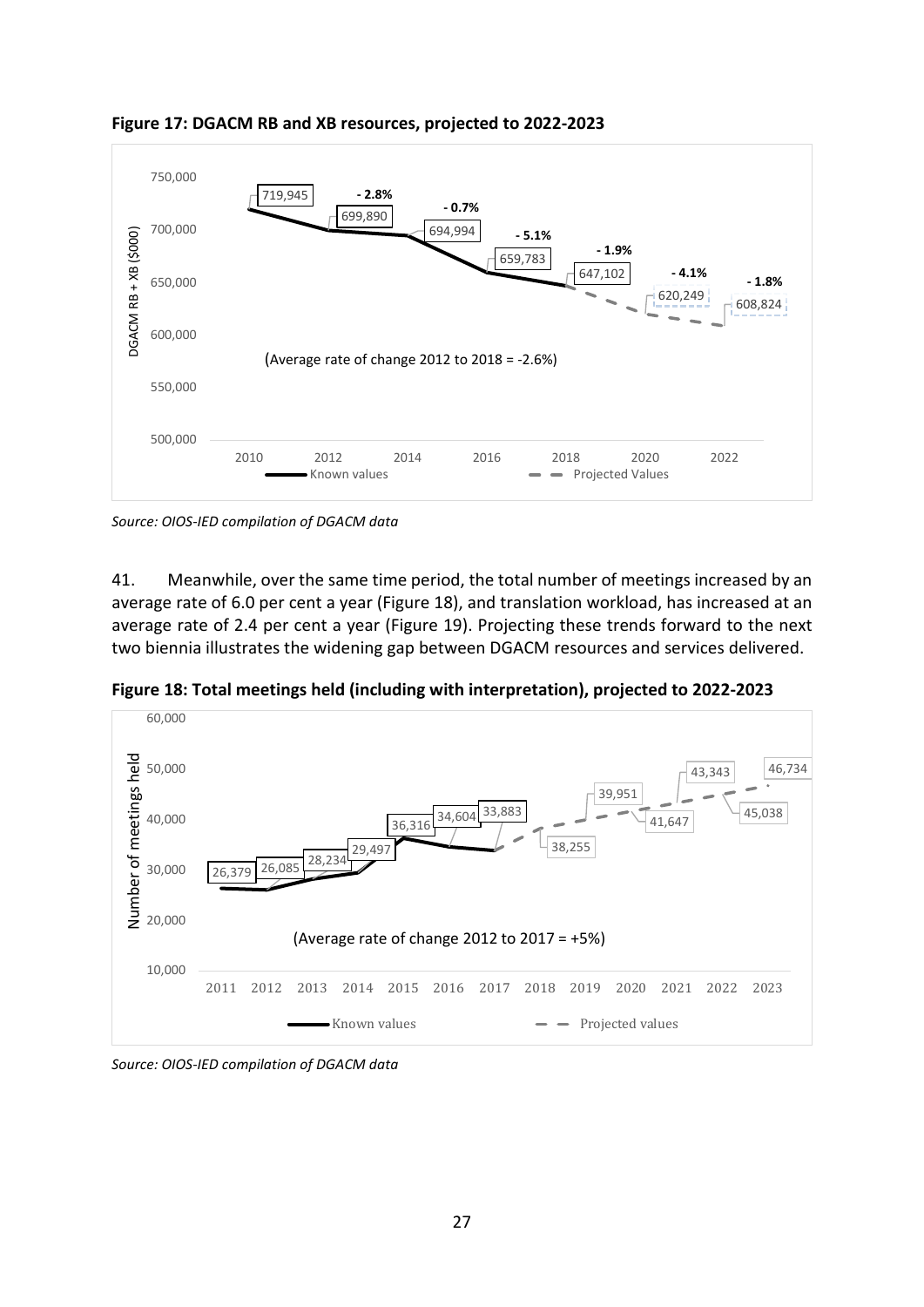

**Figure 19: Words received for translation, in millions, projected to 2022-2023**

*Source: OIOS-IED compilation from DGACM data*

42. Client survey and interview feedback attested to the growing toll of this strain in service delivery. Almost all interviewed clients and survey respondents across duty stations (98 per cent) viewed staff as client-service-oriented, but clients in each duty station saw signs that staff were stretched to deliver, noting a growing inflexibility of DGACM in providing conference services – e.g., documents being refused for small deficiencies, rigidity in interpreter scheduling, concerns that 'if available' times were less and less available, and less available meeting spaces and meeting services assistants, especially at UNOG and UNHQ. Additionally, 51 per cent of surveyed clients reported unmet needs. That said, clients were generally sympathetic to the constraints DGACM faced.

43. DGACM staff likewise reported strains on their own ability to deliver. As Figure 20 indicates, while a (weak) majority of surveyed DGACM staff were confident of their ability to deliver their work load, significant proportions (22 to 41 per cent) indicated concern about their ability to deliver on commitments at present resource levels. Moreover, interviewed staff felt the increased burden, with some reporting increased stress and need for sick leave.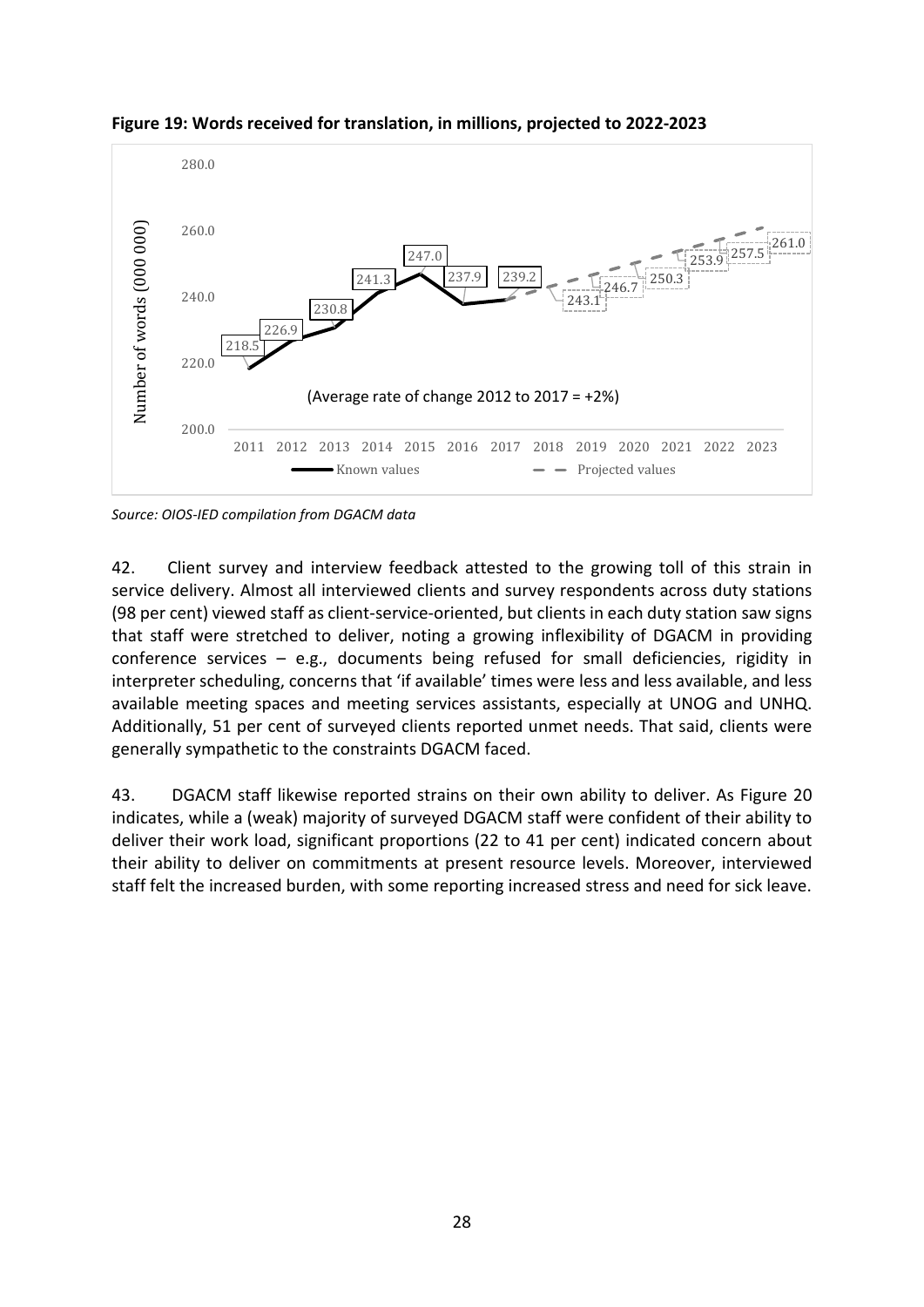



*Source: OIOS-IED survey of DGACM staff*

#### **D. While the Department put measures in place to ensure timely and efficient service, external factors influenced its effectiveness, and its ability to mitigate them was limited**

44. All data gathered during the evaluation confirmed that, since the General Assembly resolution on IGM[43](#page-29-0)and the 2009 OIOS-IED evaluation, the Department was working in a more integrated manner, efficiently producing outputs. It additionally worked at addressing factors, internal and external, that challenged its effectiveness – with greater success managing internal factors, over which it exercised greater direct control. Planning was a key tool for addressing its internal and external challenges, not least of all through the leveraging of IT for timely and efficient output delivery. (See Figure 6). IT applications contributed best to efficiency and effectiveness when used by all duty stations, resulting in a common global platform for a departmental overview, allowing for a common reference point for the work and the ability to plan capacity, to meet demands and any contingencies. For example, eMeets provided a common platform for managing meeting requests and services globally.

<span id="page-29-0"></span><sup>43</sup> A/RES/57/283B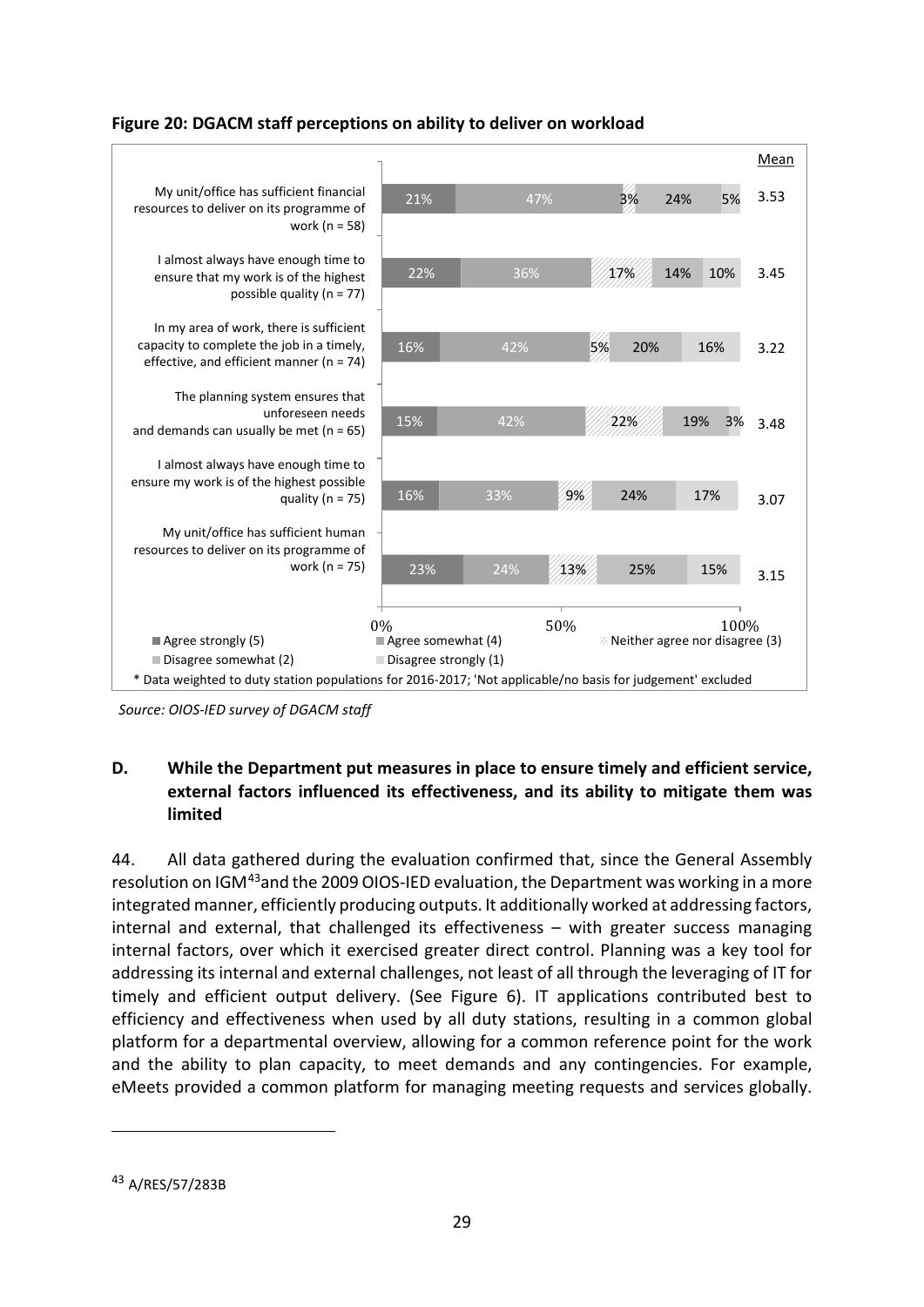Meanwhile, gText provided a common platform of language tools, with eLUNa and UNTERM helping save time and enhance accuracy, consistency and quality of translated text. These efficiency gains are now factored into workload capacity planning.

45. Conversely, where common IT applications were not yet available, evidence showed less efficient and effective overall planning. The biggest gap in the Department was the absence of a common global documentation management IT application, i.e., UNHQ and UNOG used gDoc while UNOV and UNON used DCPMS. Given the Department's large volume of documentation, the ability to plan globally to maximize use of resources was key. DGACM acknowledged this gap and was working towards a common application for documentation, gDoc 2.0, under development with an implementation goal of 2018.

46. In addition to the trend of growing demand amid declining resources, other external factors influenced the Department's effectiveness. As with its approach to managing internal factors through, *inter alia*, strong planning systems, DGACM took numerous steps to manage these external factors during the period evaluated. Its ability to mitigate these was limited, however. These factors, and the Department's efforts to manage them, largely fell into the following two areas:

- a. **Growing demand for unplanned and non-mandated conference services, with no commensurate resources.** Results A and C detailed the overall growing demand and reduced budget resources of the Department. DGACM made efforts to manage the unplanned and non-mandated demands for meetings and documentation. For example, in 2017 the DGACM USG sent a Note Verbale on the use of United Nations premises, set forth in ST/AI/416, to Permanent Missions in New York<sup>44</sup>, and shared it for use at other duty stations. Despite this effort, there was no reduction in demand for non-mandated meetings. Moreover, the ST/AI was issued when demands on the use of United Nations premises for conference services were lower than they are today. To manage the increase in unplanned documents, DGACM prioritized mandated documents and refused to accept unplanned documents without reviewing the corresponding mandate.
- b. **Clients' non-adherence to conference services commitments**. As a service provider, DGACM relied on clients to provide all necessary inputs according to timeframes, and to use the conferences resources according to plans, so that workload forecasts remained accurate and resources could be allocated efficiently. As Result A notes, however, *meeting cancellations* continued to rise, despite DGACM working closely with the secretariats of calendar bodies to meet their conference service commitments, e.g., by discussing with clients' refinements to their programmes of work so as to minimize cancellations.<sup>[45](#page-30-1)</sup> Similarly, DGACM sought to manage *deadline non-compliance*. Twice annually, for planning purposes, DGACM sent a memorandum to author entities, stressing that it is mandated to implement the rules and regulations related to the submission,

<span id="page-30-0"></span><sup>44</sup> 20 February 2017

<span id="page-30-1"></span><sup>45</sup> A/72/116, para 12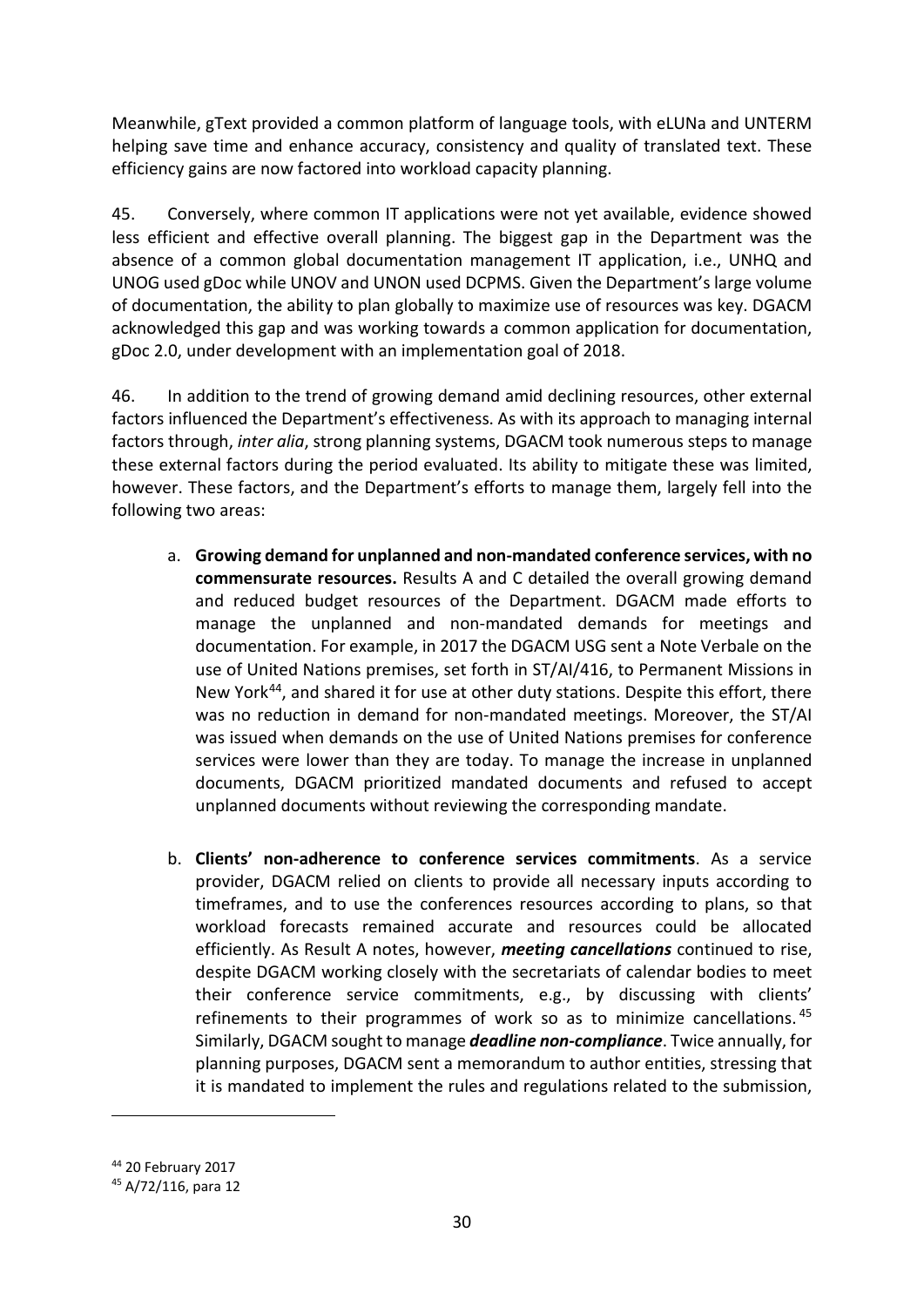issuance and length of documents. Additionally, the documentation management sections at each duty station were in on-going contact with clients in advance of slot dates. As a motivator and an accountability measure, DGACM also reported annually to the COC on author department compliance rates with submission deadlines for slotted documents, which have remained low during the evaluation period – 70 per cent (2016), 73 per cent (2015), 70 per cent (2014). [46](#page-31-0) Compliance rates were also included in USG compacts. Finally, DGACM actively limited the granting of *waivers for documents* issued for deadline extension or word limits of reports. UNOG no longer grants waivers; UNHQ tightened control over this process, directing requests to the DGACM ASG in 2017; UNOV and UNON did not need to take action, owing to lower document volume.

### **E. DGACM developed and was implementing a strong gender policy, and was supporting the Sustainable Development Goals and 2030 Agenda in both direct and indirect ways, but it had not yet systematically identified its departmental approach to the SDGs or how it would measure its contribution to them**

47. Though not directly linked to the day-to-day operational aspects of planning discussed elsewhere in this report, cross-cutting issues were a focus of the evaluation as they too entail a planning dimension: planning to ensure that major policy initiatives of the Organisation are implemented in a forward-looking, responsive manner. In this vein, DGACM addressed the cross-cutting issue of gender through its Action Plan on Gender Equality and the Empowerment of Women and related efforts. This plan set out objectives, activities to achieve them, their expected impact and a time frame for implementation with on-going monitoring with attention to the plan by the USG as well as other senior managers. Indeed, 88 per cent of surveyed staff agreed that the Department takes gender concerns seriously in their duty station.

48. With respect to the SDGs and 2030 Agenda, DGACM indirectly supported all of the SDGs addressed by various intergovernmental bodies (and other clients) during the period evaluated, by virtue of its successful delivery of conference management services to these meetings, many of which explicitly addressed the SDGs. The gender-related actions described in para 48 are also consistent with SDG 5 – achieve gender equality and empower all women and girls. The Department had also taken actions consistent with SDG  $12$  – responsible consumption and production – through initiatives such as PaperSmart<sup>[47](#page-31-1)</sup> and ePublishing. Though positive, these actions were not undertaken with a specific view to the SDGs and the Department had not systematically reviewed its programme of work to determine ways in which it would address the SDGs in explicit ways. Moreover, as the SDGs and 2030 Agenda not only require departments to identify their proposed contributions to individual SDGs, but rather also to measure their contributions, there was no evidence of a deliberate plan by DGACM to monitor and evaluate its contributions. (See para 34).

<span id="page-31-0"></span><sup>46</sup> Supplementary Information for A/71/116, page 76 (2014 and 2015) and A/72/116, page 47 (2016)

<span id="page-31-1"></span><sup>47</sup> <https://papersmart.unmeetings.org/en/>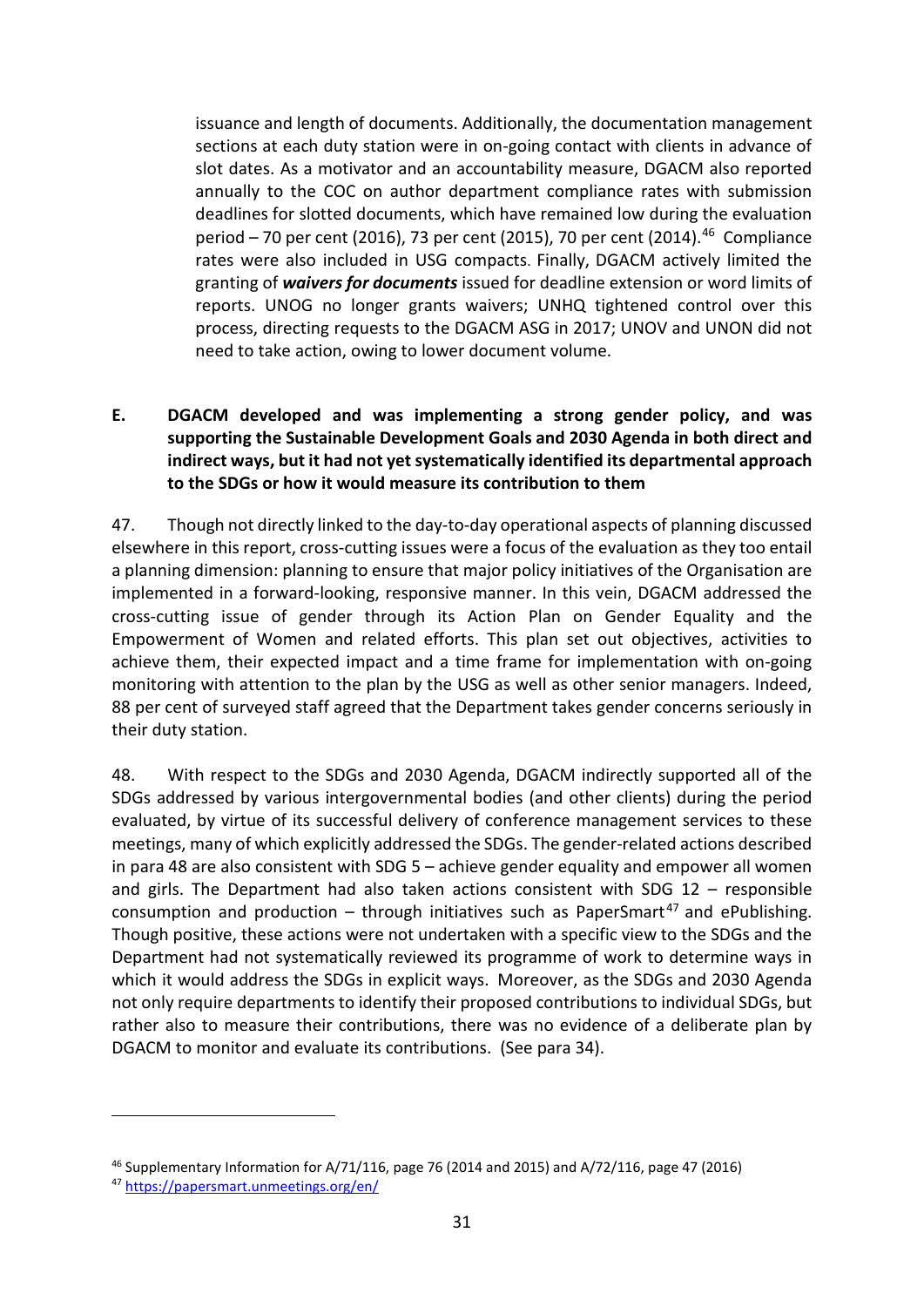# <span id="page-32-0"></span>**V. Conclusion**

49. In the face of rising demand and declining resources, planning constituted a vital tool for ensuring the effective and efficient delivery of the DGACM programme of work. Planning will take on added urgency if these trends continue. Although DGACM undertook significant steps to manage the internal and external challenges to its programme of work since the last OIOS-IED evaluation in 2009, there remained opportunities for further harmonization of key aspects of its planning systems, and for continued management of external factors despite its limited control over these.

# <span id="page-32-1"></span>**VI. Recommendations**

50. OIOS-IED made four important recommendations to DGACM, all of which DGACM accepted.

## **Recommendation 1 (Results B, D)**

51. In order to plan and manage its work in an effective, globally integrated manner, DGACM should ensure that existing IT applications and resources, any enhancements to these applications, and any future applications, are informed by:

- A consultative, transparent, client-focused and needs-based feedback mechanism that ensures that these applications maintain their enterprise systems-based approach (and thus facilitate the collection and analysis of data against standardized key performance indicators at a global level), while also accommodating services that are only provided in a particular duty station (see Recommendation 2);
- The results of any reviews and corresponding agreements to harmonize workflows across duty stations;
- Functional linkages to ensure the necessary programmatic and/or technical synergies across applications and interfaces (e.g., linking eMeets with gDoc 2.0); and
- A clear and systematic roll-out plan that includes an iterative beta-testing and revision process, as well as training of and support to users.

*Indicators:* Feedback mechanism and roll-out plans established and implemented; results of harmonization reviews and agreements incorporated

## **Recommendation 2 (Results A-C)**

52. DGACM should strengthen its monitoring and evaluation function through revision and implementation of its policy, in tandem with the implementation of the Secretary-General reforms contained in A/72/492, para. 61, as they evolve. This revision should, at minimum:

• Detail the frequency, approach, and assigned roles and responsibilities for developing strategic monitoring and evaluation plans, and the governance arrangements for reviewing and finalizing these plans at senior management level;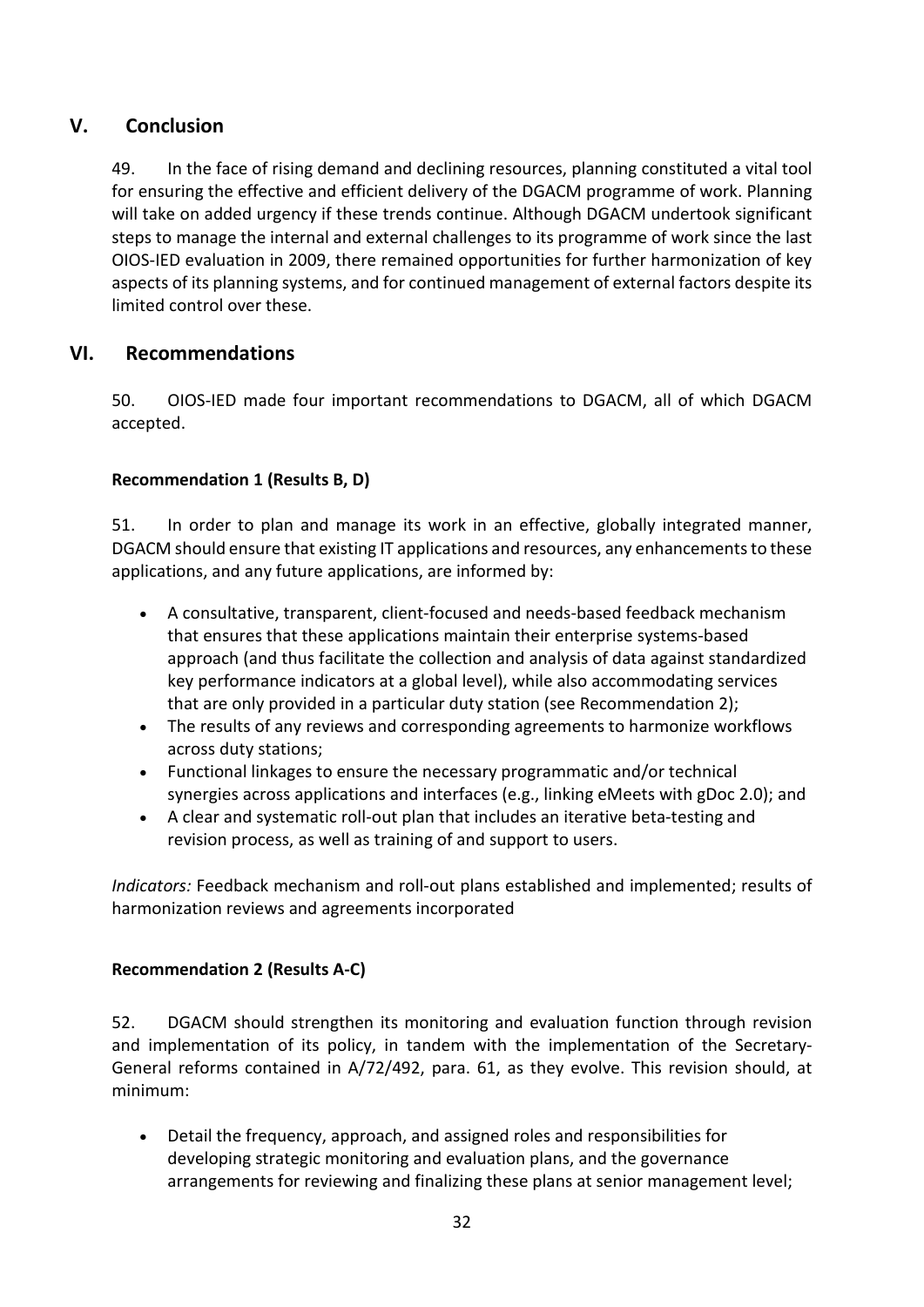- Identify the overall approach to determining the level of evaluative effort required for various duty stations, workstreams, and specific policies and initiatives (e.g., lesson learning sessions, after-action reviews, assessments, surveys, management reviews, or evaluations);
- Articulate specific focal point responsibilities within each duty station to ensure sufficient monitoring and evaluation coverage in all four locations, in consultation with the respective Directors-General;
- Stipulate the governance arrangements for ensuring a sufficient degree of independence of the self-evaluation function, adequate resourcing of evaluation, and incorporation of evaluation results in programmatic decision-making; and
- Articulate the ways in which monitoring data will be systematically used to inform programme planning and decision-making globally and within individual duty stations.

*Indicators:* Policy containing these elements revised and implemented

## **Recommendation 3 (Results A-D)**

53. DGACM should strengthen its ability to plan for capacity, quality and contingencies by presenting to the COC for consideration the factors identified in this evaluation with corresponding proposed solutions.

*Indicators:* Presentation made to the COC

## **Recommendation 4 (Result E)**

54. DGACM, through and internal and external consultations it deems necessary, should articulate a plan indicating how its business operations might explicitly support any relevant SDGs. The plan should contain, at minimum:

- the specific SDGs it intends to support for a set strategic planning period, e.g., SDG 12 - Responsible consumption and production, and any others, through its business practices;
- the concrete ways in which it intends to contribute to these SDGs through existing and/or additional actions or initiatives;
- how it will monitor its contributions (see Recommendation 2);
- how it will roll out the plan internally to ensure maximum departmental awareness of the overarching plan and the specific roles and responsibilities assigned, and thus to ensure the plan's ultimate success.

*Indicators:* Consultations undertaken; SDG plan developed and implemented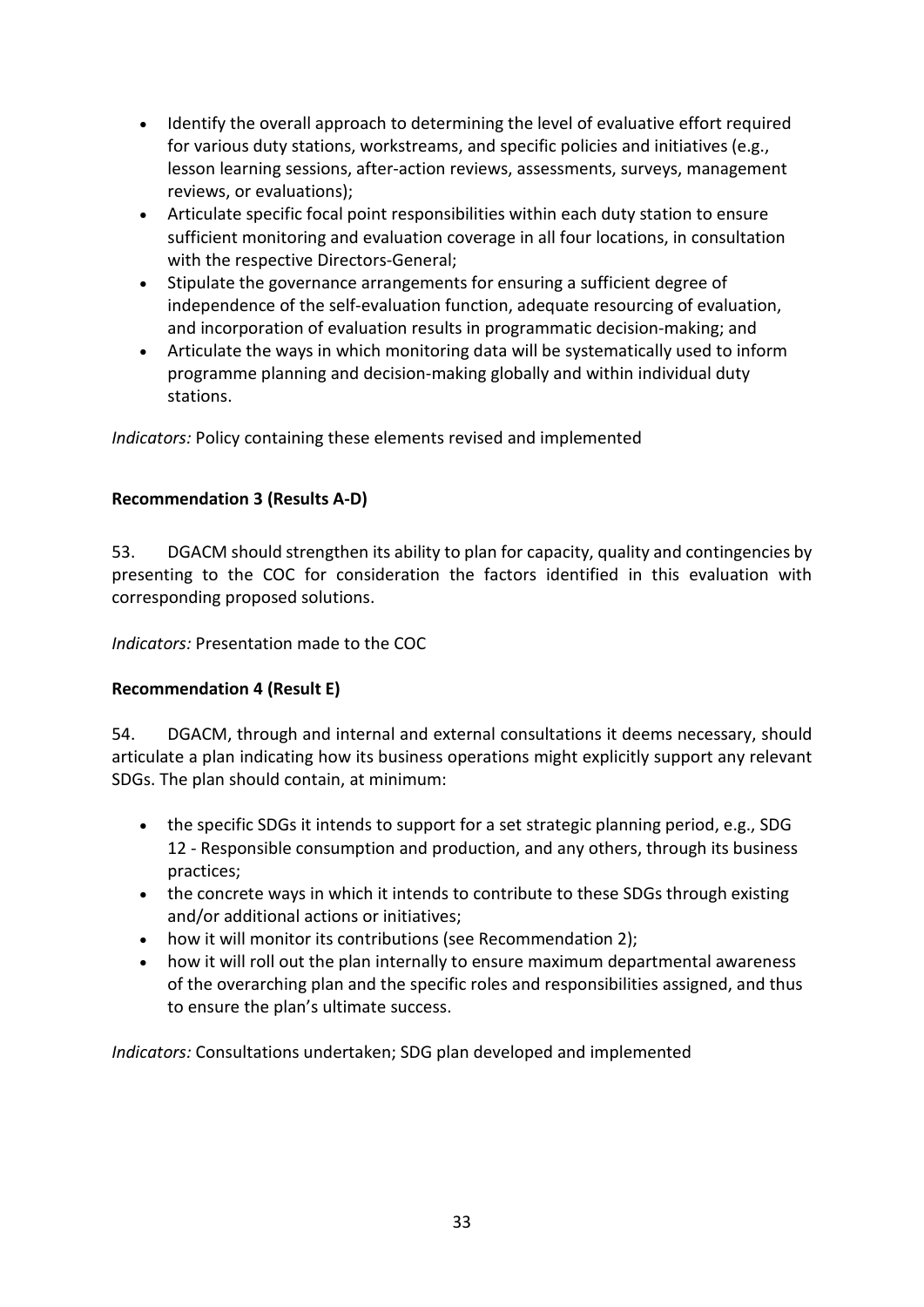### <span id="page-34-0"></span>**Annex I – DGACM Management Response Letter**

In this Annex, OIOS presents below the full text of comments received from DGACM on the report of the Office of Internal Oversight Services on the evaluation of the Department for General Assembly and Conference Management (DGACM). This practice has been instituted in line with General Assembly resolution 64/263, following the recommendation of the Independent Audit Advisory Committee.

**United Nations** Nations Unies **INTEROFFICE MEMORANDUM MEMORANDUM INTERIEUR** ROOM S-3065 NEW YORK NY 10017 USA TEL: (+1-212) 963 4151 <sup>TO:</sup> Mr. (Eddie) Yee Woo Guo, Director DATE 15 March 2018 Inspection and Evaluation Division Office of Internal Oversight Services THROUGH: S/C DE **FROM:** Movses Abelian, Assistant Secretary-General for DE. General Assembly and Conference Management SUBJECT: Response to the draft report of the Office of Internal Oversight Services OBJET. on the evaluation of the Department for General Assembly and **Conference Management** 1. This is in reference to your memo of 1 March 2018 (IED-18-00016) addressed to Under-Secretary-General Catherine Pollard. In your memo, you transmitted the draft report of the Office of Internal Oversight Services (OIOS) on the evaluation of the Department for General Assembly and Conference Management (DGACM) for our review and formal comments. 2. We reviewed the report, and after some bilateral discussions with Mr. Robert McCouch, Chief of Section, and Ms. Emily Hampton-Manley, including on the recommendations and some discrepancy with data, we are pleased to inform you that we agree with the report and have accepted the recommendations. For recommendation 4, we have specified that this will only apply to SDG 12, which we communicated to the OIOS-IED team. Attached is the Recommendation Action Plan Template with DGACM's response to the recommendations.

- 3. I would like to take this opportunity to thank Mr. McCouch and the rest of the team - Ms. Hampton-Manley, Mr. Nicholas Kowbel, and Ms. Maria Singer. Their professionalism and teamwork are highly commendable. We are also appreciative that they took the time to try to reflect the varying perspectives, to wade through all the data, and to interact with us to share their conclusions.
- 4. We look forward to seeing the final report.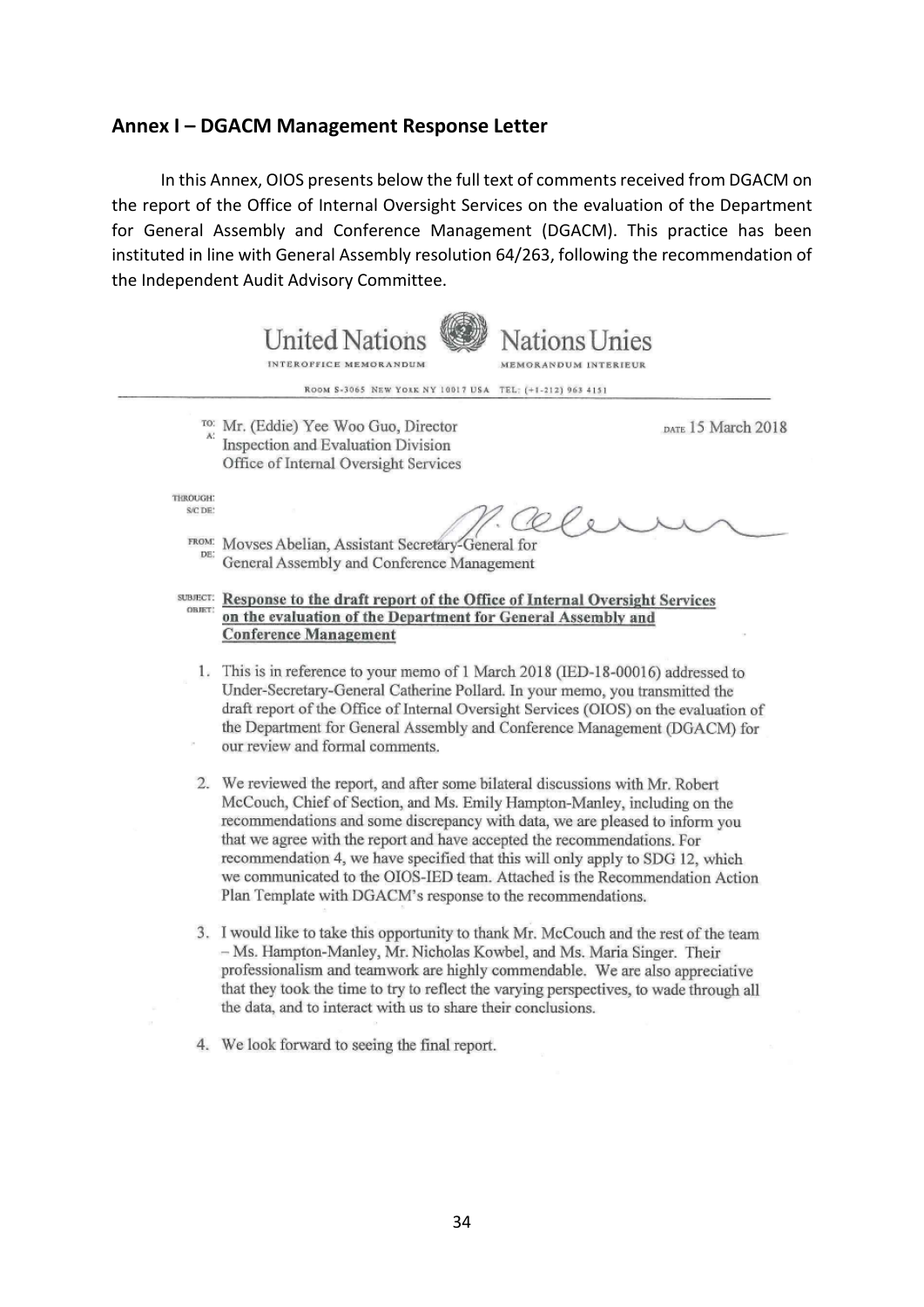# **Annex II – DGACM Management Response and Action Plan**

## **Report of the Office of Internal Oversight Services on the Evaluation of the**

# **Department for General Assembly and Conference Management**

<span id="page-35-0"></span>

| <b>OIOS-IED Recommendation</b>                                                                                                                                                                                                                                                                                                                                                              | <b>Anticipated Actions</b>                                                                                                                                                                                                                     | <b>Responsible</b><br><b>Entity(ies)</b>                                                                       | <b>Target date</b><br>for completion |  |
|---------------------------------------------------------------------------------------------------------------------------------------------------------------------------------------------------------------------------------------------------------------------------------------------------------------------------------------------------------------------------------------------|------------------------------------------------------------------------------------------------------------------------------------------------------------------------------------------------------------------------------------------------|----------------------------------------------------------------------------------------------------------------|--------------------------------------|--|
| <b>Recommendation 1 (Results B, D)</b>                                                                                                                                                                                                                                                                                                                                                      | <b>DGACM</b> accepts this recommendation.                                                                                                                                                                                                      |                                                                                                                |                                      |  |
| In order to plan and manage its work in<br>an effective, globally integrated manner,<br>DGACM should ensure that existing IT<br>applications and resources, any<br>enhancements to these applications, and<br>any future applications, are informed by:                                                                                                                                     | Feedback mechanisms will be established and<br>implemented in connection with any future roll-<br>out plans; outcomes of ongoing harmonization<br>reviews and resulting agreements will be<br>incorporated into the respective systems logics. | Systems boards for<br>gDoc, gText, gData<br>and gMeets/eAPG<br>(Directors of<br>DD/NY, CPCD/NY<br>and MPD/NY). | December<br>2018                     |  |
| A consultative, transparent, client-<br>focused and needs-based feedback<br>mechanism that ensures that these<br>applications maintain their enterprise<br>systems-based approach (and thus<br>facilitate the collection and analysis<br>of data against standardized key<br>performance indicators at a global<br>level), while also accommodating<br>services that are only provided in a | 2. Functional linkages between gSystems, as<br>appropriate, will be established or streamlined.                                                                                                                                                | Systems boards for<br>gDoc, gText, gData<br>and gMeets/eAPG<br>(Directors of<br>DD/NY, CPCD/NY<br>and MPD/NY). | December<br>2019                     |  |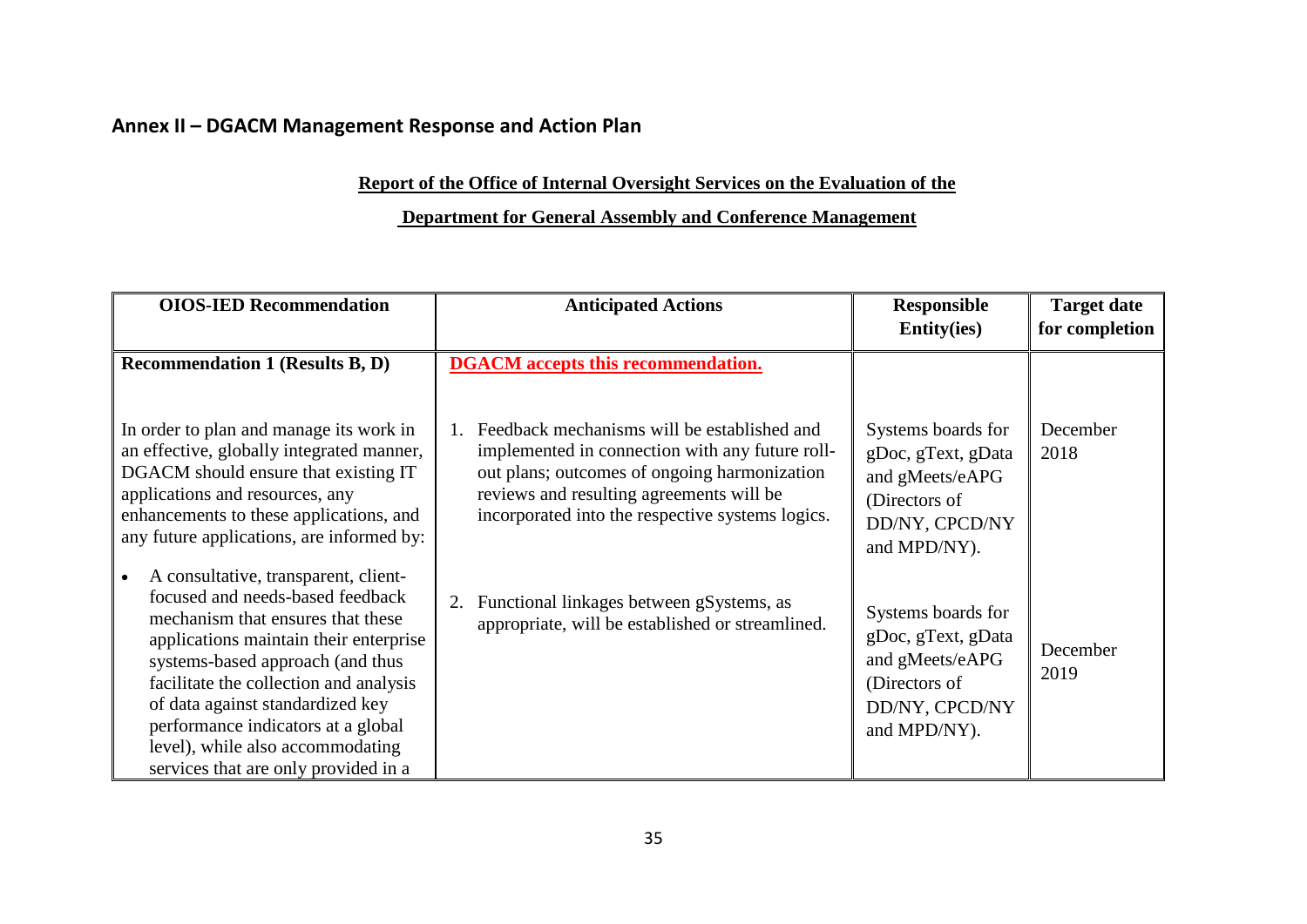| <b>OIOS-IED Recommendation</b>                                                                                                                                                                                                                                                                                                                                                                                                                                                                                                                                                                                                                                           | <b>Anticipated Actions</b>                                                                                                                                                                 | <b>Responsible</b><br><b>Entity(ies)</b> | <b>Target date</b><br>for completion |
|--------------------------------------------------------------------------------------------------------------------------------------------------------------------------------------------------------------------------------------------------------------------------------------------------------------------------------------------------------------------------------------------------------------------------------------------------------------------------------------------------------------------------------------------------------------------------------------------------------------------------------------------------------------------------|--------------------------------------------------------------------------------------------------------------------------------------------------------------------------------------------|------------------------------------------|--------------------------------------|
| particular duty station (see<br>Recommendation 2);<br>The results of any reviews and<br>corresponding agreements to<br>harmonize workflows across duty<br>stations;<br>Functional linkages to ensure the<br>necessary programmatic and/or<br>technical synergies across<br>applications and interfaces (e.g.,<br>linking eMeets with gDoc 2.0); and<br>A clear and systematic roll-out plan<br>that includes an iterative beta-testing<br>and revision process, as well as<br>training of and support to users.<br>Indicators: Feedback mechanism and<br>roll-out plans established and<br>implemented; results of harmonization<br>reviews and agreements incorporated. |                                                                                                                                                                                            |                                          |                                      |
| <b>Recommendation 2 (Results A-C)</b>                                                                                                                                                                                                                                                                                                                                                                                                                                                                                                                                                                                                                                    | <b>DGACM</b> accepts this recommendation.                                                                                                                                                  |                                          |                                      |
| DGACM should strengthen its<br>monitoring and evaluation function,<br>through revision and implementation of<br>its policy, in tandem with the<br>implementation of the Secretary-General<br>reforms contained in A/72/492, para. 61,                                                                                                                                                                                                                                                                                                                                                                                                                                    | DGACM will strengthen its monitoring and<br>evaluation function, through revision and<br>implementation of its policy in the context of the<br>United Nations rules and regulations and in |                                          |                                      |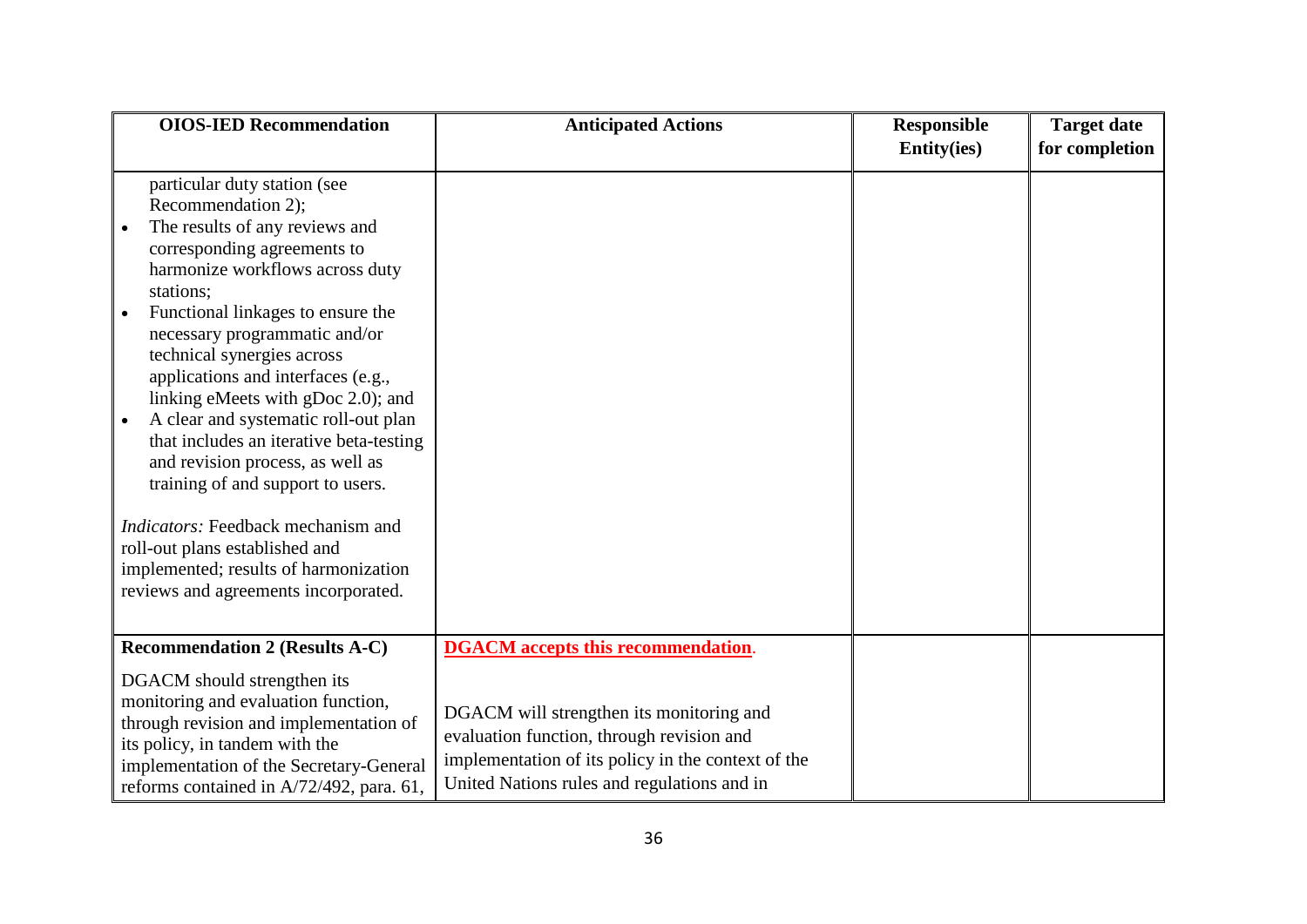|                        | <b>OIOS-IED Recommendation</b>                                                                                                                                                                                                                                                                                                                                                                                                                                                                                                                                                         | <b>Anticipated Actions</b>                                                                                                                                                                                                                                                                                                                                                                                                                                                                                                                                                                           | Responsible<br><b>Entity(ies)</b> | <b>Target date</b><br>for completion |
|------------------------|----------------------------------------------------------------------------------------------------------------------------------------------------------------------------------------------------------------------------------------------------------------------------------------------------------------------------------------------------------------------------------------------------------------------------------------------------------------------------------------------------------------------------------------------------------------------------------------|------------------------------------------------------------------------------------------------------------------------------------------------------------------------------------------------------------------------------------------------------------------------------------------------------------------------------------------------------------------------------------------------------------------------------------------------------------------------------------------------------------------------------------------------------------------------------------------------------|-----------------------------------|--------------------------------------|
|                        | as this evolves. This revision should, at<br>minimum:<br>Detail the frequency, approach, and<br>assigned roles and responsibilities<br>for developing strategic monitoring<br>and evaluation plans, and the<br>governance arrangements for<br>reviewing and finalizing these plans<br>at senior management level;<br>Identify the overall approach to<br>determining the level of evaluative<br>effort required for various duty<br>stations, workstreams, and specific<br>policies and initiatives (e.g., lesson<br>learning sessions, after-action<br>reviews, assessments, surveys, | accordance with the United Nations Evaluation<br>Group's (UNEG) norms and standards, highlighted<br>in UNEG/FN/Norms (2005), and<br>UNEG/FN/Standards (2005).<br>DGACM will conduct two self-evaluations on the<br>following subjects:<br>1. Provision of services to non-calendar meetings;<br>2. Capacity planning: a comparison of workload<br>estimates against actual submissions for slotted and<br>non-slotted docs, and an evaluation of how Service<br>Chiefs were able to plan and implement capacity by<br>using temporary assistance for meetings, contractual<br>and internal capacity. | <b>CPCD/NY</b>                    | December<br>2018                     |
| $\bullet$<br>$\bullet$ | management reviews, or<br>evaluations);<br>Articulate specific focal point<br>responsibilities within each duty<br>station to ensure sufficient<br>monitoring and evaluation coverage<br>in all four locations, in consultation<br>with the respective Directors-<br>General;<br>Stipulate the governance<br>arrangements for ensuring a<br>sufficient degree of independence of                                                                                                                                                                                                       | The possibility to work on additional<br>common self-evaluation is being discussed<br>among duty stations, as it would be useful to<br>coordinate efforts on evaluation on at least<br>one topic.<br>The main system used to gather data to be<br>evaluated is gData dashboard.<br>A departmental risk registry will also<br>continue to be regularly updated to follow the<br>corporate Enterprise Risk Management plan.<br>The DGACM Evaluation Policy will be<br>updated.                                                                                                                         |                                   |                                      |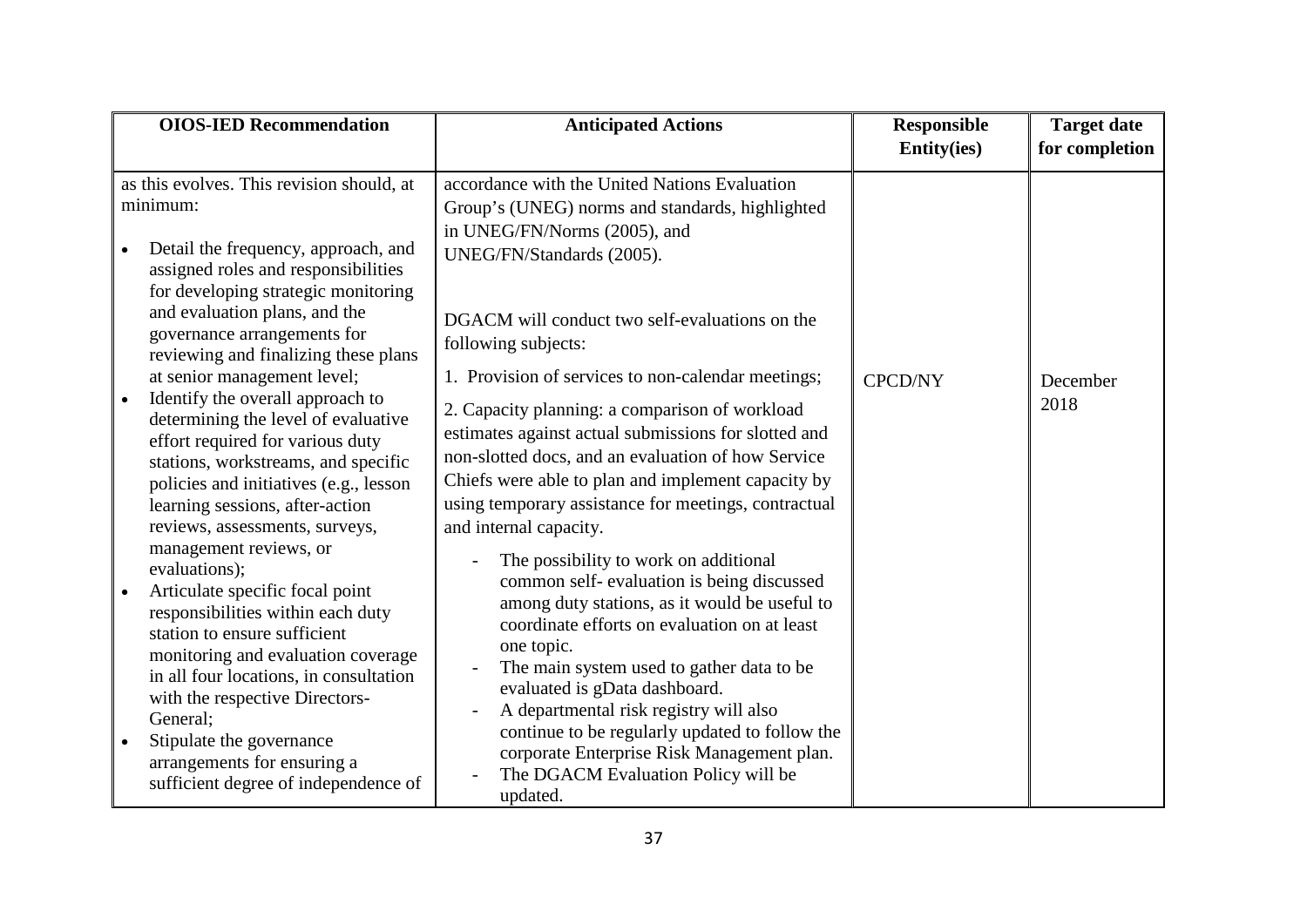| <b>OIOS-IED Recommendation</b>                                                                                                                                                                                                                                                                                                                                                                                                          | <b>Anticipated Actions</b>                                                                                                                                          | <b>Responsible</b><br><b>Entity(ies)</b>                   | <b>Target date</b><br>for completion |
|-----------------------------------------------------------------------------------------------------------------------------------------------------------------------------------------------------------------------------------------------------------------------------------------------------------------------------------------------------------------------------------------------------------------------------------------|---------------------------------------------------------------------------------------------------------------------------------------------------------------------|------------------------------------------------------------|--------------------------------------|
| the self-evaluation function,<br>adequate resourcing of evaluation,<br>and incorporation of evaluation<br>results in programmatic decision-<br>making; and<br>Articulate the ways in which<br>monitoring data will be<br>systematically used to inform<br>programme planning and decision-<br>making globally and within<br>individual duty stations.<br><i>Indicators:</i> Policy containing these<br>elements revised and implemented | Focal points will be identified in each duty station<br>along with their related responsibilities and actions<br>with regard to monitoring and evaluation.          | <b>CPCD/NY</b><br>CPCS/Geneva<br>CMS/Vienna<br>DCS/Nairobi | December<br>2018                     |
| <b>Recommendation 3 (Results A-D)</b>                                                                                                                                                                                                                                                                                                                                                                                                   | <b>DGACM</b> accepts this recommendation.                                                                                                                           |                                                            |                                      |
| DGACM should strengthen its ability to<br>plan for capacity, quality and<br>contingencies by presenting to the COC<br>for consideration the factors identified in                                                                                                                                                                                                                                                                       | The list of issues to be brought to the attention of the<br>Committee on Conferences on behalf of all duty<br>stations will be prepared and presented in the report | <b>CPCD/NY</b>                                             | September<br>2018                    |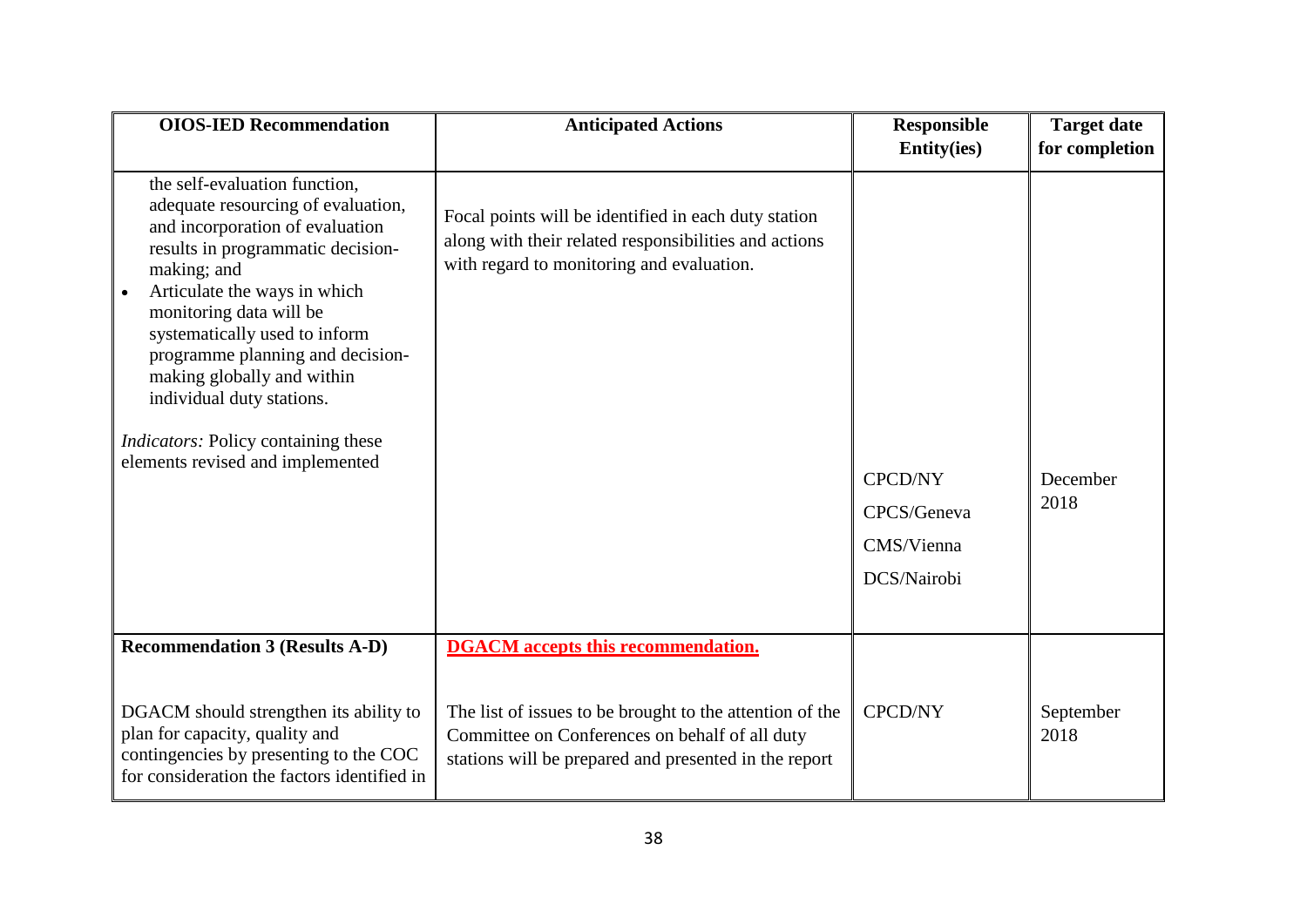| <b>OIOS-IED Recommendation</b>                                                                                                                                                                                                                                                                                                                                                                                                                                                                                                                                                                                                                                                                                                                                          | <b>Anticipated Actions</b>                                                                                                                                                                                                                                                                                                                                                                                                                                                                                                                                                                                                                                                                                                                                                                                                                                 | Responsible<br><b>Entity(ies)</b> | <b>Target date</b><br>for completion |
|-------------------------------------------------------------------------------------------------------------------------------------------------------------------------------------------------------------------------------------------------------------------------------------------------------------------------------------------------------------------------------------------------------------------------------------------------------------------------------------------------------------------------------------------------------------------------------------------------------------------------------------------------------------------------------------------------------------------------------------------------------------------------|------------------------------------------------------------------------------------------------------------------------------------------------------------------------------------------------------------------------------------------------------------------------------------------------------------------------------------------------------------------------------------------------------------------------------------------------------------------------------------------------------------------------------------------------------------------------------------------------------------------------------------------------------------------------------------------------------------------------------------------------------------------------------------------------------------------------------------------------------------|-----------------------------------|--------------------------------------|
| this evaluation with corresponding<br>proposed solutions.<br><i>Indicators:</i> Presentation made to the<br>COC                                                                                                                                                                                                                                                                                                                                                                                                                                                                                                                                                                                                                                                         | of the Secretary-General on the pattern of<br>conferences.                                                                                                                                                                                                                                                                                                                                                                                                                                                                                                                                                                                                                                                                                                                                                                                                 |                                   |                                      |
| <b>Recommendation 4 (Result E)</b><br>DGACM, through and internal and<br>external consultations it deems<br>necessary, should articulate a plan<br>indicating how its business operations<br>might explicitly support any relevant<br>SDGs. The plan should contain, at<br>minimum:<br>the specific SDGs it intends to<br>support for a set strategic planning<br>period, e.g., SDG 12 - Responsible<br>consumption and production, and<br>any others, through its business<br>practices;<br>the concrete ways in which it intends<br>to contribute to these SDGs through<br>existing and/or additional actions or<br>initiatives:<br>how it will monitor its contributions<br>(see Recommendation 2);<br>how it will roll out the plan<br>internally to ensure maximum | <b>DGACM</b> accepts this recommendation for SDG<br>12 only.<br>For SDG 12 only, DGACM will:<br>Ensure ISO certification of the reproduction,<br>printing production of DGACM/NY, use of<br>material, technology, environmental friendly<br>solutions. This will be monitored by the<br>regular audits that are part of the ISO system.<br>Bring about further and more general use of<br>the papersmart, print-on-demand concepts.<br>This will be pursued by actively promoting<br>these to the intergovernmental and expert<br>bodies and Secretariat entities. This will be<br>monitored internally and reported to the<br>oversight bodies when requested.<br>Promote dissemination of UN publications in<br>electronic form using ePub technologies.<br>This will be monitored internally and<br>reported to the oversight bodies when<br>requested. | <b>MPD/NY</b>                     | December<br>2020<br>December<br>2018 |